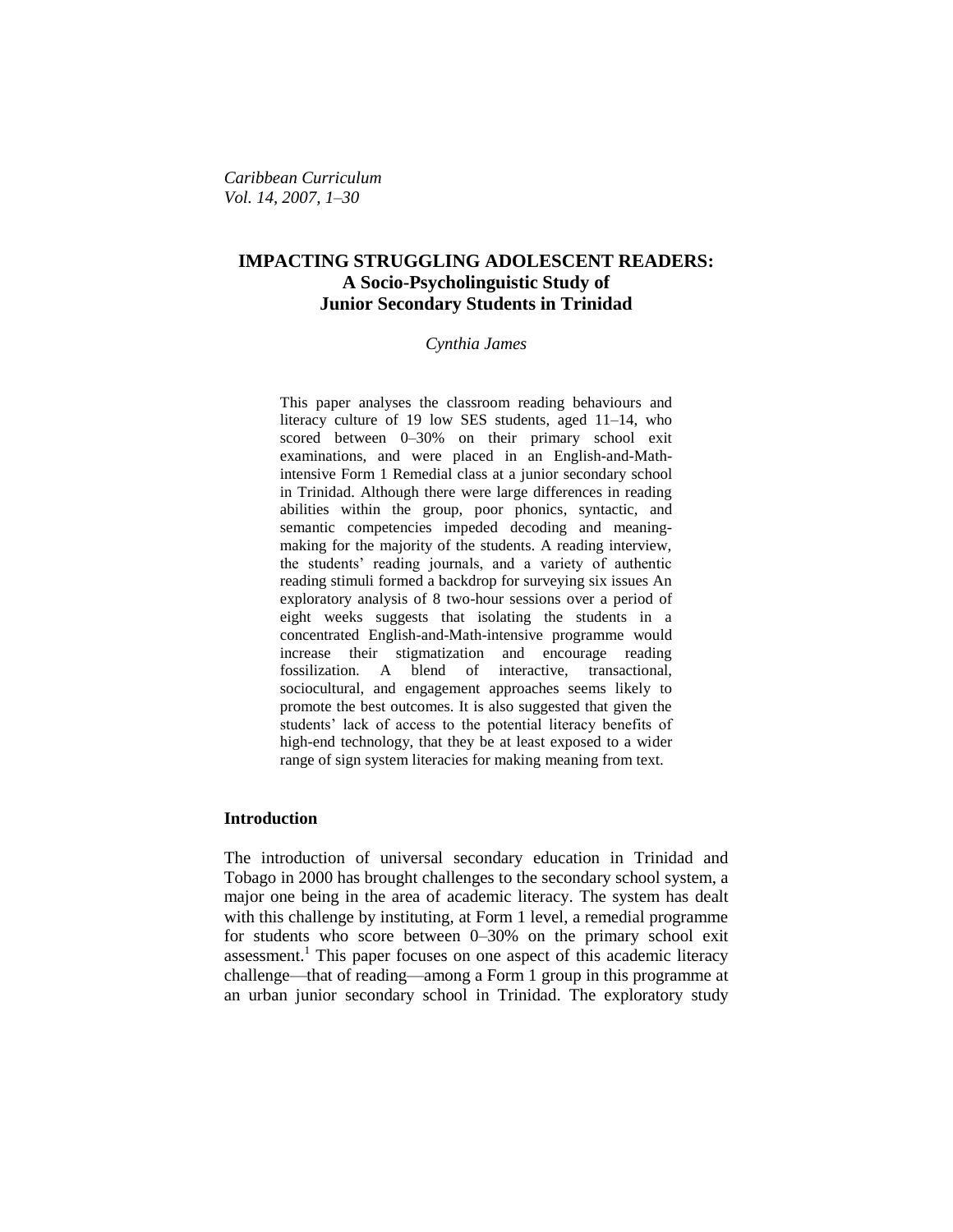focuses on reading in the English language arts, and takes its impetus from my interest in the increasing difficulties secondary school teachers of English report. I interfaced, as teacher-researcher, with Form  $1-M^2$ once a week from September to November 2005 during one of their reading sessions, for a total of eight sessions. The period dated from the students' third week of entry into secondary school to two weeks prior to their end-of-term examinations.

### **Description of group**

Form 1-M was a class of 19 junior secondary school students between 11–14 years old. They came from working-class homes at the lower end of the socio-economic stratum. This meant that although they belonged to the Internet age, neither at school nor in their homes did they have access to computers or Internet technology. Their first language (L1) was Trinidadian Creole (TC), which has a predominantly English language lexicon. The group was composed of 8 girls and 11 boys who had graduated from primary school in July 2005. They were considered struggling readers and had been put in an English-and-Math-intensive programme for the academic year. The class was taught by an English teacher and a Math teacher (females), both experienced, retired teachers employed specifically to give struggling students an opportunity to catch up.

The English teacher, as the person most responsible for the group, was given free rein with the students' curriculum, and she included storytelling, values, and outdoor recreation sessions periodically.<sup>3</sup> However, her remit was to improve the students' English, which she did along traditional lines, using a variety of skills-based texts and a basal reader (Ferguson-Briggs, 2002). The class did Art with their Math teacher twice a week for one hour each session, when, by their report, they drew mainly shapes. The students had all their classes in their classroom in the Home Economics section of the school.

Although the students were ranked at the bottom of the system, 0–30 percentile scores meant that there was a wide mix of abilities in the class. According to the English teacher's evaluation, two could not decipher or decode (males), and by middle-to-upper primary school standards, 3 read at frustration level, 10 at instructional level, and 4 at independent level.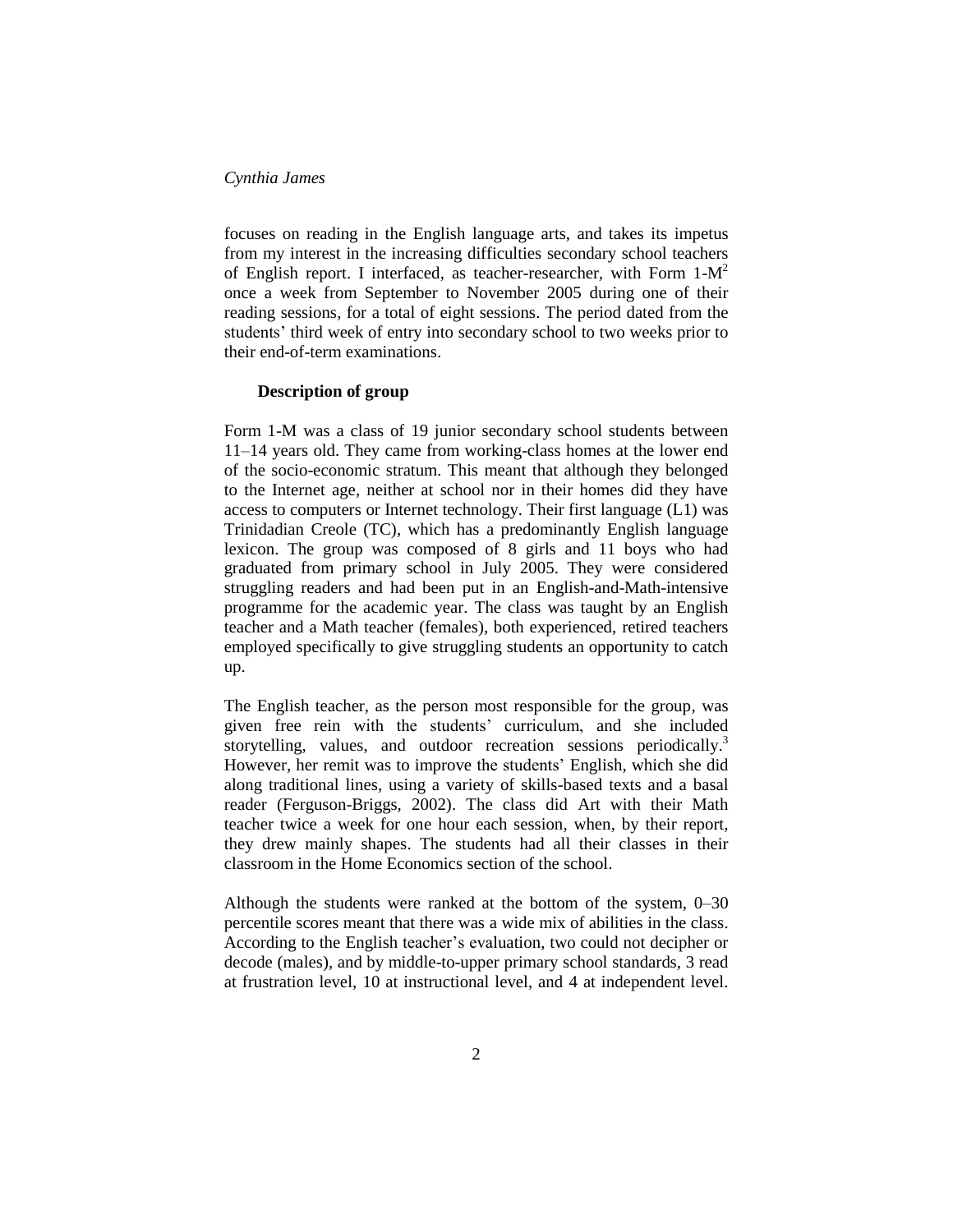Among the independent readers there was only one male. Determination of their reading level had been done at the beginning of the semester, using Dolch reading lists and comprehension passages. The class was being geared to be mainstreamed into Form  $2<sup>4</sup>$  in September 2006 at the end of the academic year.

### **Questions**

A socio-psycholinguistic approach to the literacy situation described, as it pertained to reading, suggested the following broad lines of inquiry:

- 1. How did the students perceive reading?
- 2. What would their specific areas of difficulty be with secondary school reading?
- 3. To what extent was their L1 affecting their reading?
- 4. How did grouping them as a unit impact their literacy?
- 5. How would the students respond to a mix of literacy stimuli?
- 6. What interventions would be most effective in impacting their literacy development?

### **Literature Review**

The most influential perspectives on reading agree that reading is an act of meaning-making. However, differing positions on the process by which readers make meaning have given rise to reading models with various emphases, with four prominent overlapping strands being the interactive, the transactional, the sociocultural and the motivational.

Dechant (1991), for instance, endorses the interactive model of reading:

The interactive model (McClelland, 1986; Perfetti, 1985; Perfetti & Roth, 1981; Rumelhart, 1976, 1980; Rumelhart & McClelland, 1981, 1982; Stanovich, 1980) . . . suggests that meaning comes from many sources, that the reader simultaneously uses all levels of processing, that any one source of meaning can be primary at a given time, that utilizing information from one source often depends on utilizing information from the others, and that the reader constructs meaning by the selective use of information from all sources of meaning without adherence to any set order. (pp. 26–27)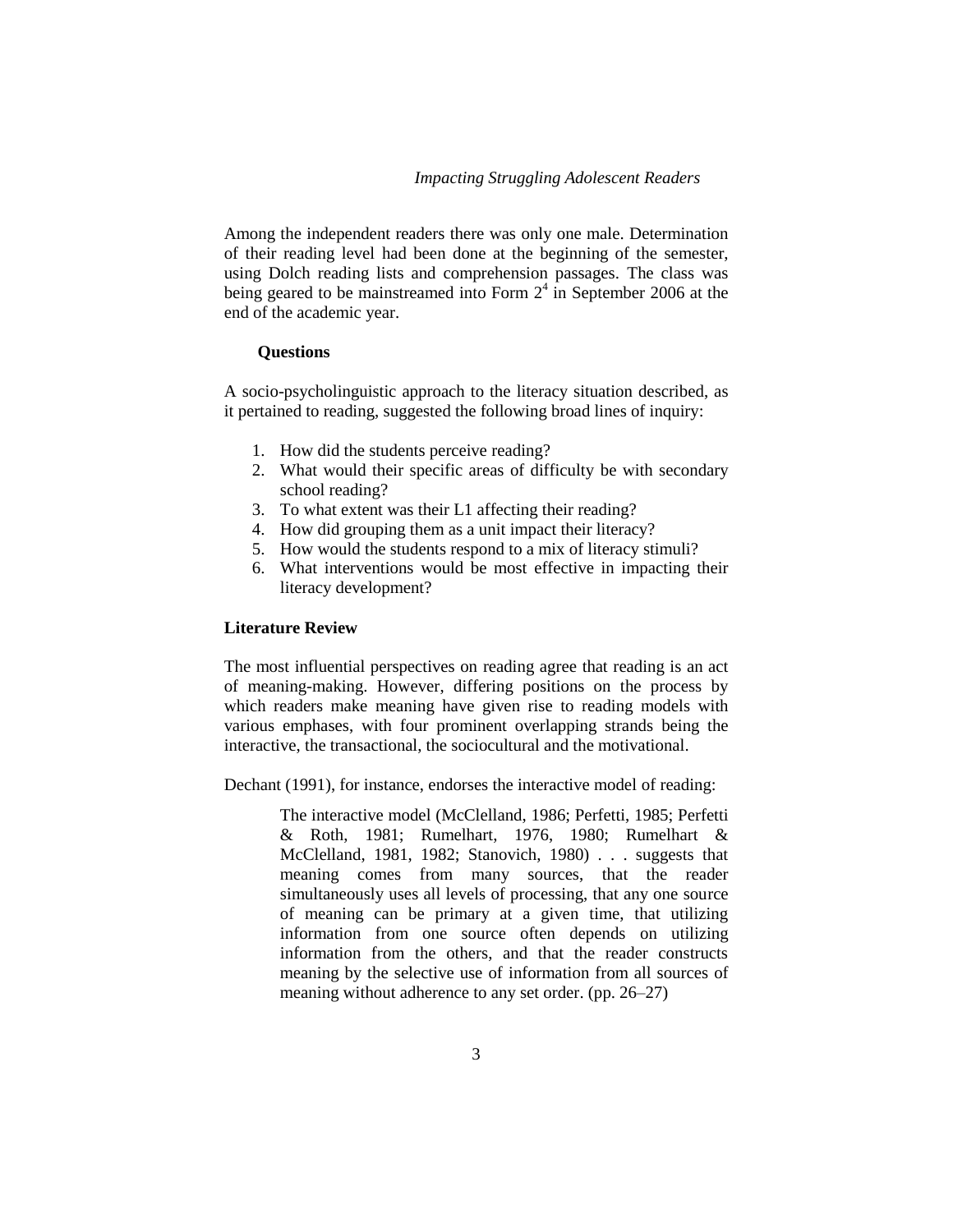Dechant lists 10 sources of meaning: logographic, graphemic, phonological, orthographic, morphemic, lexical, semantic, syntactic, schematic knowledge, and grapheme/phoneme correspondence. He aligns this conceptualization to the schema model of reading, rooted in "the cognitive base, which the reader draws upon to match new incoming information with prior information stored in memory" (p. 114).

Kenneth and Yetta Goodman, along with their associates Burke and Watson, are well-known whole language proponents. The wholelanguage approach to reading also sees reading as meaning-making, but it places less emphasis on "the word." For Kenneth Goodman (cited in Marek & Goodman, 1996), reading involves the combination of semantic, syntactic, and graphophonic systems, as readers construct personal texts from given texts. Different from strategies that pay much attention to letter-word correspondence, word recognition, and word attack skills, Goodman's model of reading instruction focuses on metacognitive, inquiry-based, and constructive elements such as prediction, inference, self-correction, and self-monitoring (pp. 22–23). He eschews the "diagnosis and remediation metaphor" of reading (Goodman, 1996, p. 13) in favour of the concept of readers "revaluing" their reading practice. Revaluation is described as a transactional process between readers and texts, which positions readers to analyse and reflect on their reading, thus giving them a better understanding of themselves as readers. A central understanding is that "in the construction of meaning, all readers make miscues" (cited in Marek & Goodman, 1996, p. 23). The typical Goodman miscue analysis chart codes readers' miscues for syntactic and semantic acceptability in meaning construction. It also monitors the graphic and sound similarities of readers' utterances alongside their self-corrections (Goodman, Watson, & Burke, 2005, p. 78). Based on taping and replaying readings in personal study or in consultation with a tutor toward evaluating miscues, retrospective miscue analysis (RMA) is aimed at moving reading from the control of the teacher, while putting it in the control of readers themselves.

Sociocultural models of reading emphasize broader concepts of literacy development and have visible legacies in the work of Paulo Freire. According to Siegel and Fernandez (2002), Freire regarded illiteracy "not as an individual failing but as a historically constructed product of a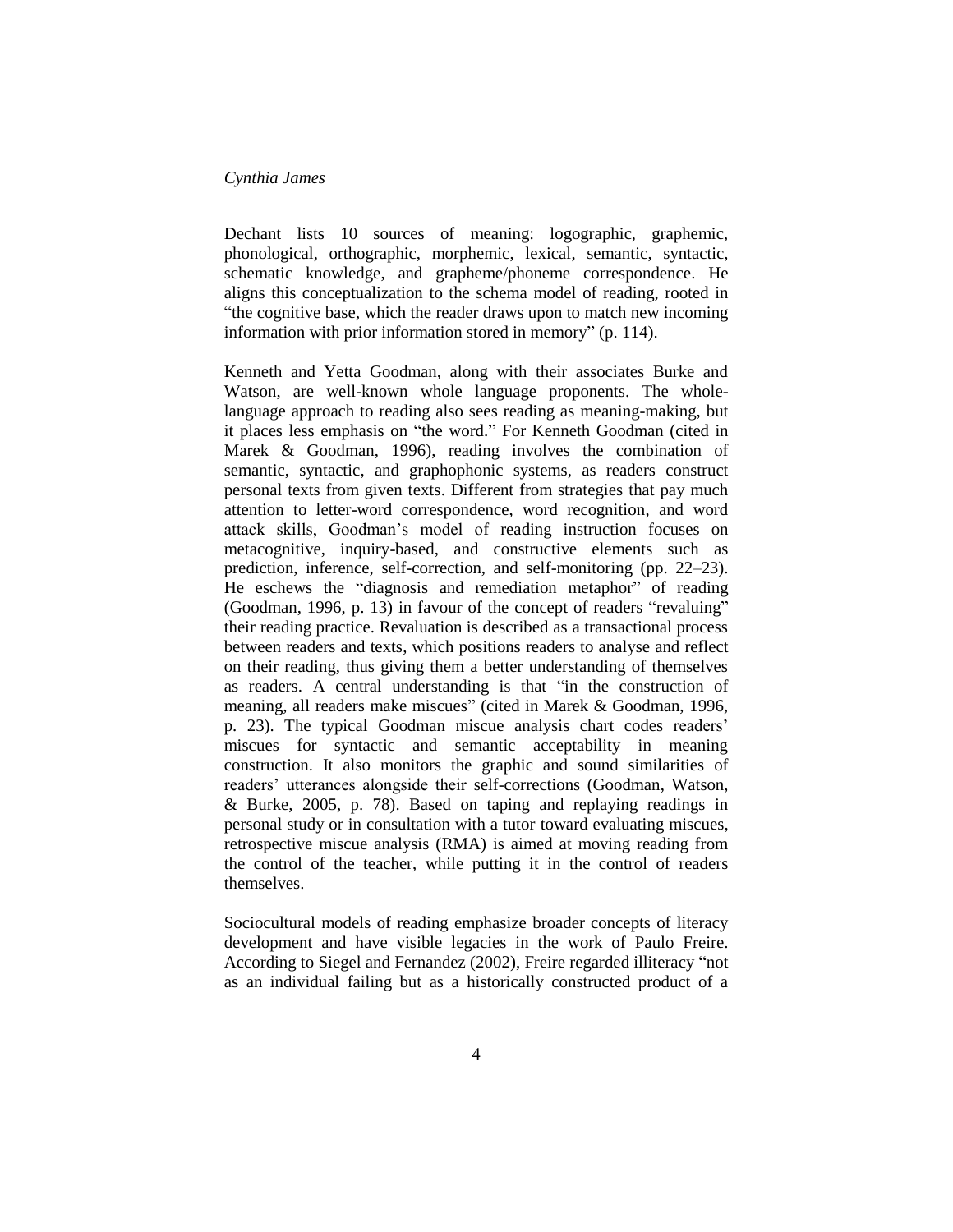society structured to produce inequality" (p. 70). Thus, as Au (1997), a contemporary who comes to reading from a sociocultural perspective, explains:

> Learning to read cannot logically be separated from the particular milieu in which it takes place. When children learn to read, or fail to learn to read, they do so in a particular social, cultural and historical environment. Their success or failure in reading cannot be understood apart from that environment. (p. 184.)

Victoria Purcell-Gates (2002), who also espouses a sociocultural perspective, points to cultural differences that impact the reading competence of groups entering formal education with different literacy preparedness from that required to learn from the print culture of school. In her study, based on a poor White Appalachian community, she reminds:

> To learn about written language, to learn that 'print says.' [sic] To learn that written stories sound different from the way people talk . . . to learn all of these basic concepts [of print] requires extensive experience with people using print, with people reading and writing around you and to you and for you and allowing you to try your hand at reading and writing. (p. 125)

Like Purcell-Gates, Brice Heath (1994) notes that the linguistic and cultural experiences of children from societies with predominantly oral traditions are in no way deficient. A socio-psycholinguistic approach to reading and to literacy respects, in equal measure, the oral language experience of the learner and the print language that he or she has to treat with.

However, socio-psycholinguistic factors surrounding reading and literacy are more complex than the respect-versus-deficit hypothesis that these

scholars raise. With English as a Second Language (ESL) learners whose first language is an English-based Creole, for instance, the fact that their first language shares the same lexicon as the target language often leads the speakers to assume that the language they produce and English are one and the same. Then, too, some Creole speakers resist "white Western" language, deliberately adopting their L1 as an identity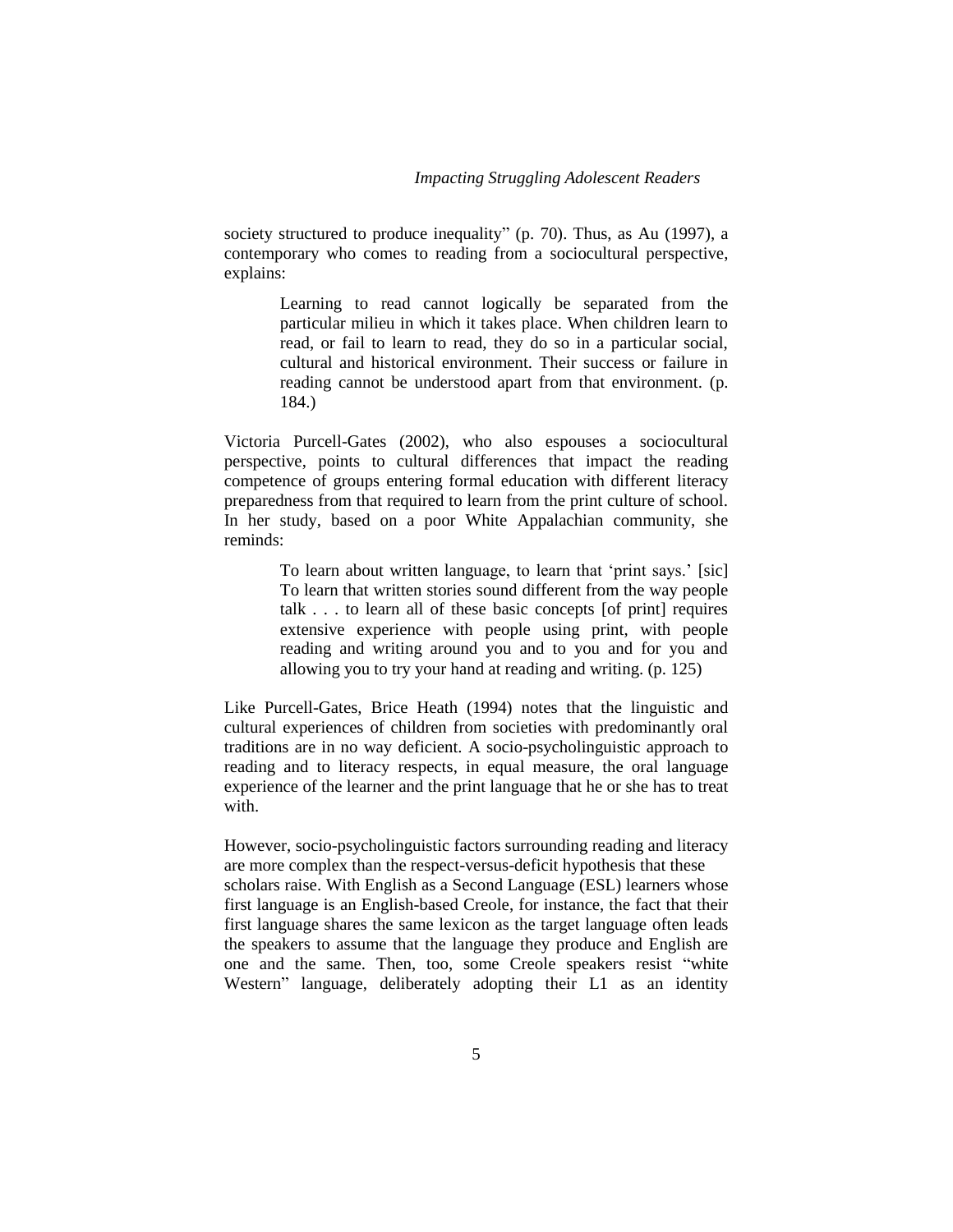marker—a purposefully adopted socio-political emblem to indicate their opposition to perceived past and present hegemonies. These cultural identification positions are not incompatible with the acquisition of English as a second language (L2). Current research in the academy indicates that L1 competence can be used as a very valuable vehicle for L2 acquisition. Wheeler and Swords (2004) cite Rickford (1999) on the failure of traditional language teaching methods to achieve English language competence among African Americans, for instance (p. 471). In doing so, they point to the rich cultural and linguistic heritage that children of minorities and marginalized groups can call upon as they strategize for L2 literacy.

The importance of valuing L2 learners' identities, respecting their culture, and honouring their rich language heritage in the teachinglearning process bears directly on Krashen's Affective Filter Hypothesis (Piper, 2003, pp. 147–149). The implications of the affective filter hypothesis are that motivation, self-confidence, and anxiety-reduction over language processes need to be catered for in the teaching/learning situation. This means that attitudes sensitive to learners' psychosocial well-being, even beyond those of cultural identification raised above, are important; every facet of social relationships that impacts on the quality of teacher-student interaction and peer-group relationships needs to be taken into account. For instance, whether so-called remedial readers should be mainstreamed or put in immersion programmes, and for how long, are decisions that need to be considered in setting up literacy interventions.

In the context of reading motivation and engagement, current early  $21<sup>st</sup>$ century literacy research with a particular focus on aliterate and at-risk adolescents has tended to take a technological perspective on the concept of "remedial." For instance, citing Luke and Elkins (2000), Alvermann (2003) believes that instead of trying to "'fix' learners' … educators should be 'fixing' or 're/mediating' the instructional conditions in which they learn" (Section 2, para. 2). Continuing to cite Luke and Elkins, she defines "re/mediating" as "refashioning curricular and instructional conditions so that they incorporate multiple forms of media (e.g., trade books, textbooks, magazines, newspapers, visual images, videos, CD-ROMs, music lyrics, and the Internet)" (Section 2, para. 3).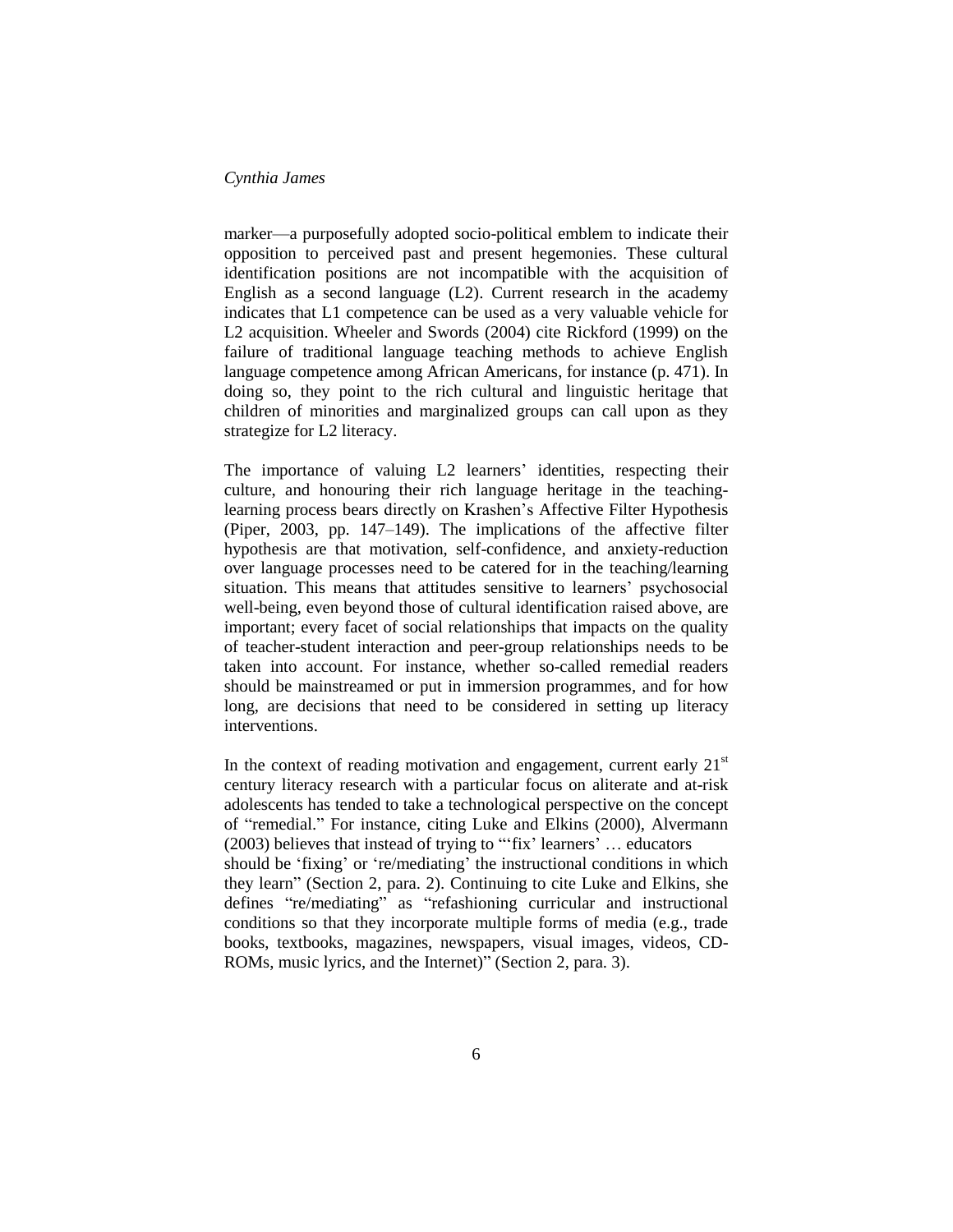Although children from working-class backgrounds, such as 1-M students, are exposed to Alvermann's re/mediated world, most of them do not have access to the multiplicity of media she names, either at home or at school. Their access to re/mediation is on the more modest sociocultural scale outlined by Berghoff, Egawa, Harste, and Hoonan (2000), who in their own way question whether reading and writing that disadvantage and demotivate those with the least command of the formal language of school should be the predominant sign systems for meaningmaking used for determining literacy. Thus they put forward a sign systems approach, which puts a wider spectrum of the arts at the centre of ways of knowing. In their view "language, art, music, drama, mathematics and movement are sign systems. They represent ways humans have learned to mediate the world in an attempt to make and share meaning" (p. 10). A sign systems approach to literacy is based on collaborative inquiry and democratic principles within the learning community in which it is practised (Berghoff et al., p. ix). The social environment in which transmediation of texts is produced encourages open-ended expression, critical thinking, and creativity.

The models discussed above outline the current position on reading. In a useful summary, Stahl (1997) notes that the various models and approaches have arisen from solutions to different problems (pp. 1–8). It is worth keeping Stahl's overview in mind in light of the polarization that still plagues reading instruction.

### **Methodology**

Because of the exploratory nature of this study, a multi-research design was employed. It was principally socio-linguistic, ethnographic, and discourse analysis in focus (Kamil, Mosenthal, Pearson, & Barr, pp. 80– 84, 124–125). On these three fronts, the study examined the students and their reading from the point of view of "the people and process that create the data" (Piper, 2003, p. 25). Further, as a study that sought to "make sense of classroom worlds" (Baumann & Duffy-Hester, 2002), procedures undertaken involved aspects germane to teacher-research, in that they were conducted by a teacher-researcher, were theoretically driven, and were aimed at clarifying student and classroom realities through illustrative means, using interviews and students' work as artifacts (Kamil et al., pp. 7–15). The primary paper-based artifact was a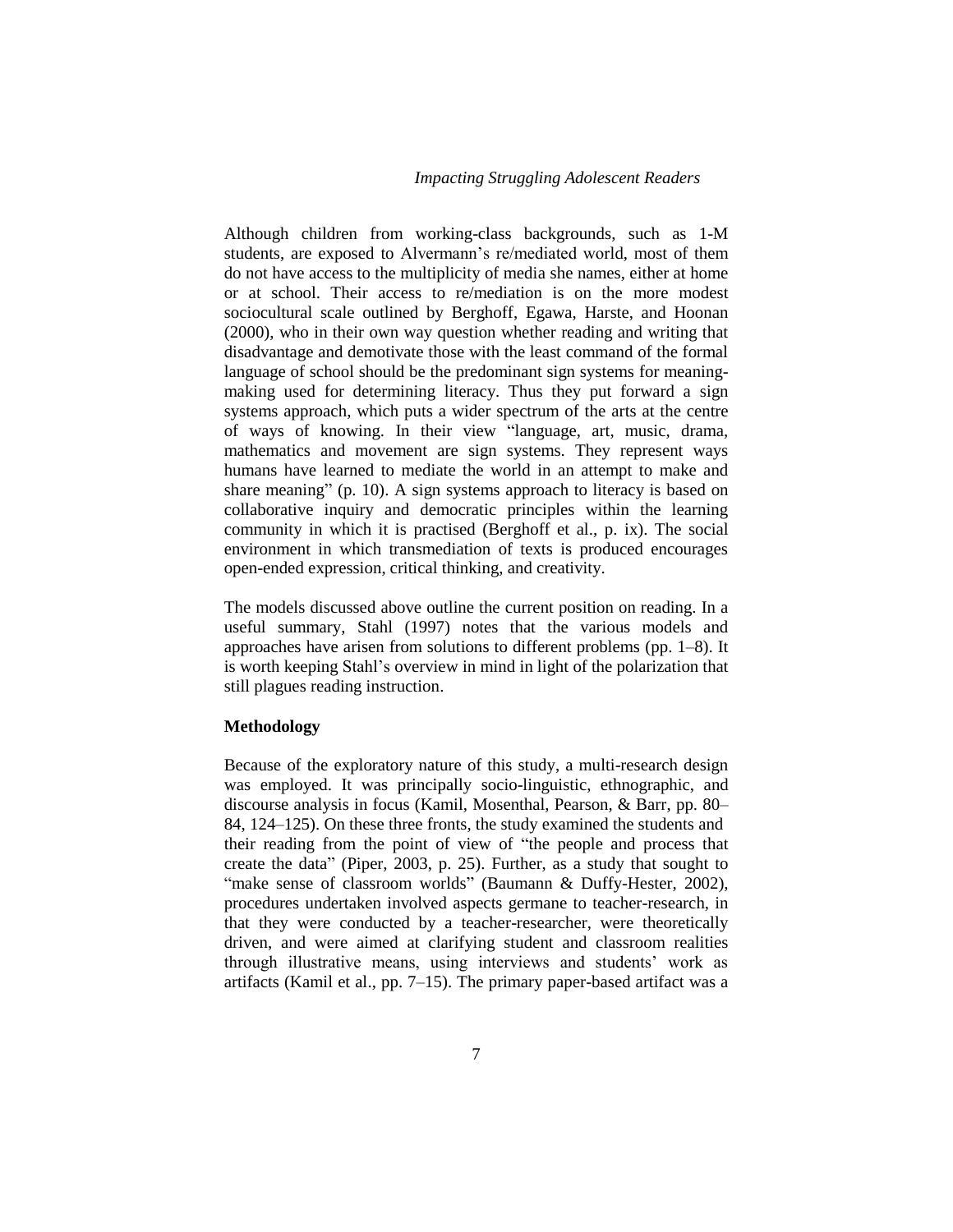reading journal that the students kept, which included pages for drawing. Their assignments were open-ended, and after a reading they could express their thoughts in any way they chose.

A miscue analysis and two reading interviews were undertaken. For the miscue analysis, a modified version of the Goodman, Watson, and Burke (2005, pp. 63–76) marking procedures was employed, in which only the students' substitutions, non-word substitutions, omissions, and insertions were marked on the typescript. Repetitions and other complex miscues such as intonation shifts accruing from dialect variations were not included (see Fig. 1). This means that only the words the readers actually produced were marked. The reading on which the miscue analysis is based took place at the first class session using a narrative passage, and was tape-recorded.

Of the two reading interviews, the first, a modified version of the Burke Reading Interview (Goodman, Watson, & Burke, 2005), took place in the third class session (Appendix A). The second, a closing interview of the teacher-researcher's own making, took place in the penultimate session (Appendix B). In addition, students kept a reading journal and the teacher-researcher kept an observation journal.

One possible limitation of the study is that the reading and closing interviews were not conducted individually. The teacher-researcher wrote the questions on the blackboard one by one and read them to the students, who wrote their answers in their journals. The interviews were done in this way because it would have taken quite a few sessions to conduct the interviews orally. Additionally, because of the restive nature of the class, it was the best way to avoid major disruptions while the teacher-researcher was engaged with individual interviews.

Students who are not strong in reading usually also have writing difficulties. However, as their journal responses to the questions show, the students of Form 1-M were undeterred, using invented spelling to express themselves. The teacher-researcher monitored the two reading interview sessions to help with comprehension of the questions. However, in cases where a student did not want to answer a particular question, the student was not pressed. Wherever the number of responses recorded is less than 19, it follows that either students did not wish to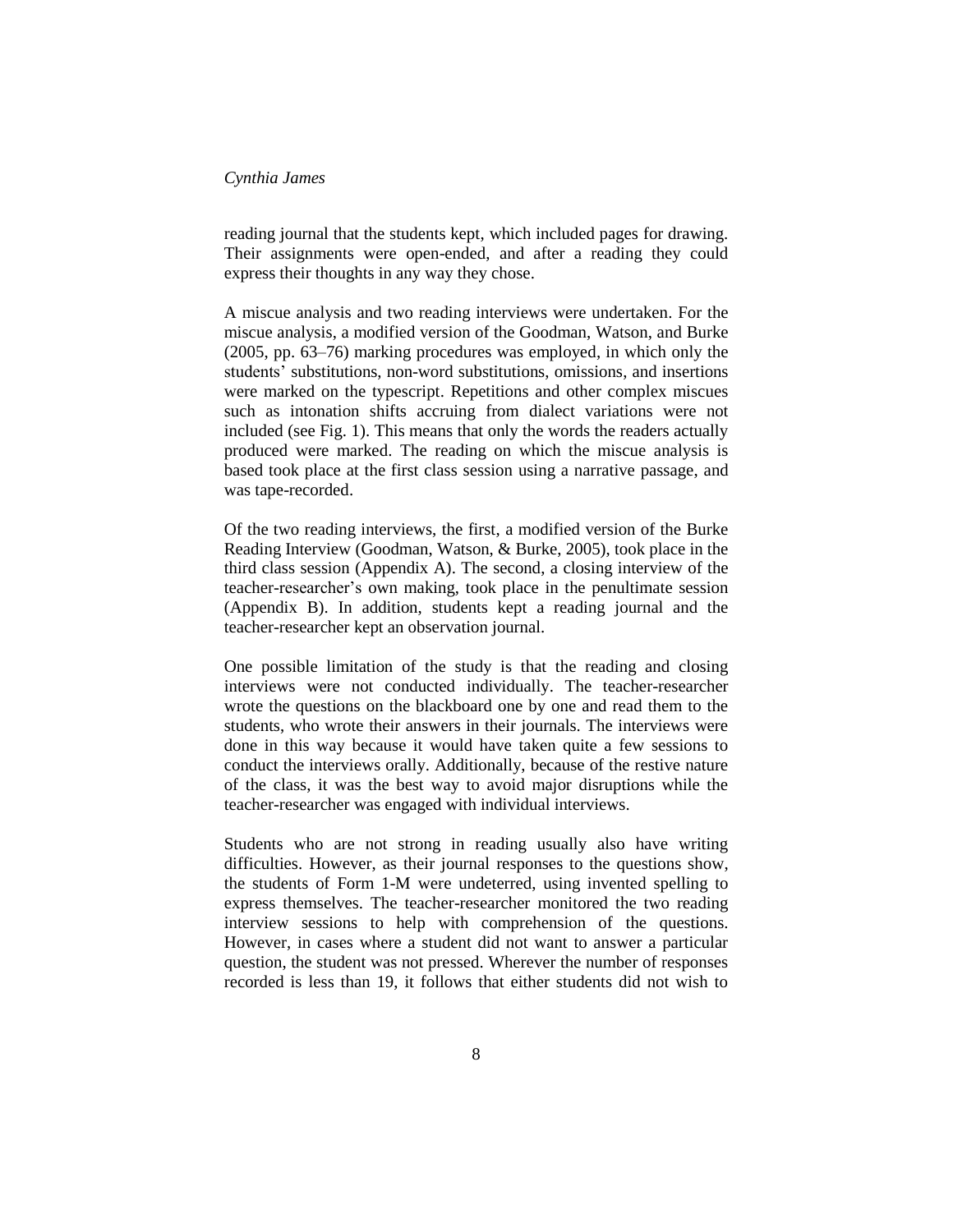answer the relevant question or that they were absent on that day. All responses for any given session are included. Spelling emendations have been made to the reading and closing interviews. In all other samples of students' work, only punctuation has been inserted as a syntactic aid for readers of the following data analysis.

Each session had a planned reading focus, followed by free-writing, which students did in their reading journals. The purpose of the writing was to encourage students to see their own experiences as important texts, and to engage them as makers of texts. Paired reading and individual readings with the teacher-researcher were the two main forms of reading employed, but whole-class read-alouds were also done, and some sessions devolved into small-group round-robin reading. Reading was done in a variety of genres. For example, one session was devoted to reading and responding to consumer-oriented advertisement flyers. A library session allowed book choice and incorporated drawing, and, in addition to a session when the daily newspaper was the stimulus, other sessions included one-on-one reading with the teacher-researcher from realistic narratives and folktales. The students' prescribed class reader also provided expository and narrative readings, from which an emphasis on meaning-making and comprehension drove mini-lessons on phonics, spelling, word study, syntax, dictation, and editing.

An obvious problem was that a group of 19 mixed-ability struggling readers was too large for any one person to handle. However, having arranged with the school and the teacher to interface with the group in their two-and-a-half-hour Thursday morning reading session for the semester, and having seen their positive response on the first day to being taught by a stranger, it was felt that dividing the class would generate disappointment. Another alternative was to have their regular teacher help at each session. However, the students seemed to be looking forward to a change in normal routines. Therefore, the teacher-researcher worked with the group alone. In this study, *respondents* refers to students who were present at any given session. On an average there were 15 students present at each session.

The neurolinguistic implications of working with struggling adolescent readers lie outside the competence of this researcher, and so do not factor into the following analysis of data.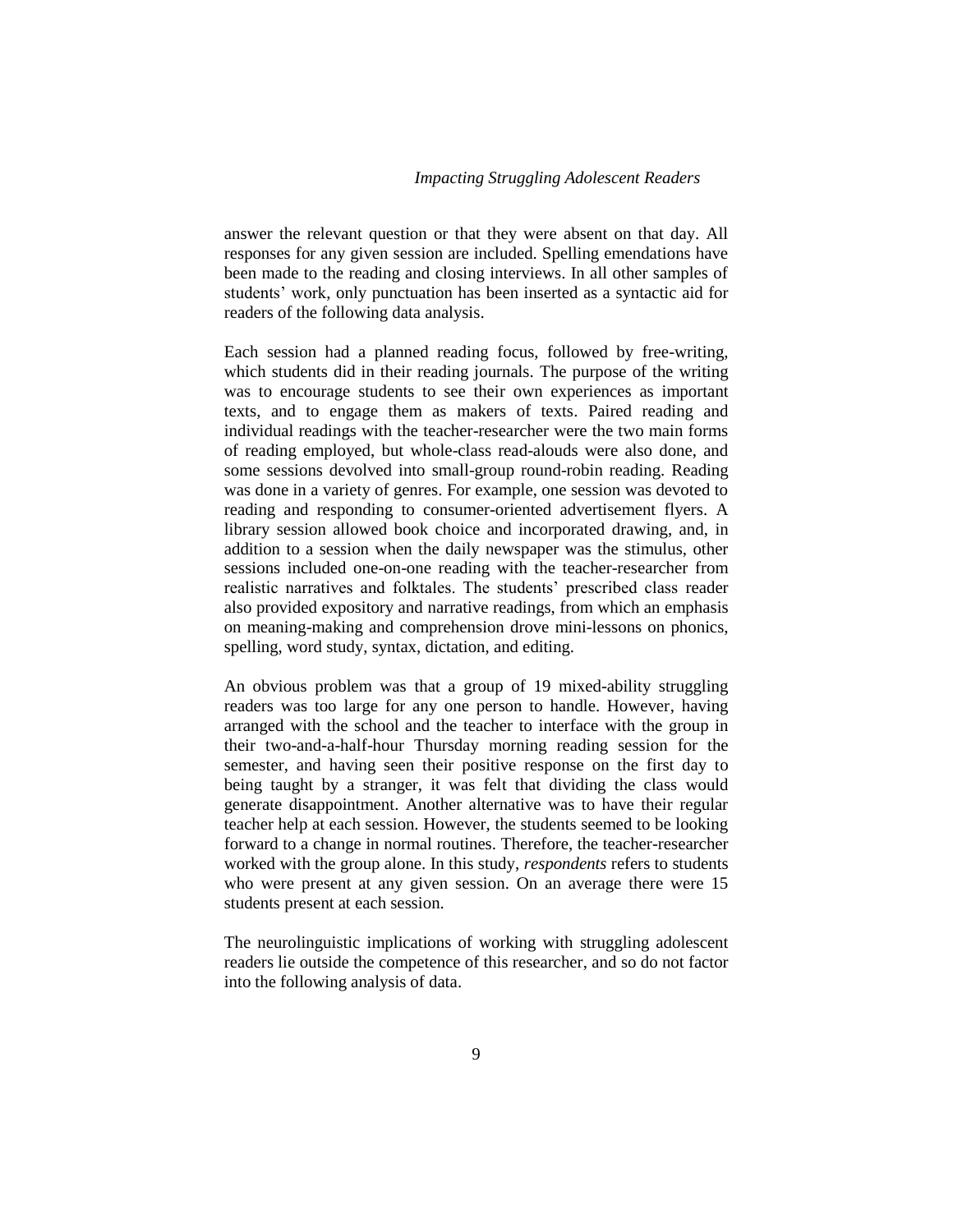#### **Data Analysis**

### **Question 1: How did the students of Form 1-M perceive reading?**

The discussion in this section is based on an analysis of students' responses to a modified version of the Burke Reading Interview (Appendix A). For purposes of readability, Standard English spelling emendations have been made to the responses.

The majority of the students saw reading as task-based and associated with "learning" school work. Two associated it with meaning-making while one wrote "I think reading is fun." Their responses to "What do you think reading is" included "helping you to learn" and "something you learn." The tendency to associate reading with mechanical contact with individual words was also evident in responses such as "learning new words," "learning to read and spell words," "a lesson to help you read and spell better." Connections with coherence and thought were not very evident. Reading seemed academically driven and extrinsically imposed.

The answers to the second question on the reading interview: "What do people do when they read," corroborated the impression that the students held a task-oriented, school-driven perspective of reading. Responses to this question also suggested that they thought that being able to read well improved a person's standing or redounded to countable gain: When people read they "get very intelligent," "they get better passes at exams,"they "learn how to call and spell big words." This is not difficult to understand in a society where education is the prime source of social mobility. One student's response betrayed perhaps her own motivational issues with reading; when people read: they "sleep, sometimes pay attention."

Thus it was not surprising that students' strategies for dealing with words they did not know suggested interruptions in meaning-making and coherence. Most indicated that they wrestled with decoding and deciphering: "try to sound it out," "break it into syllables," "take my time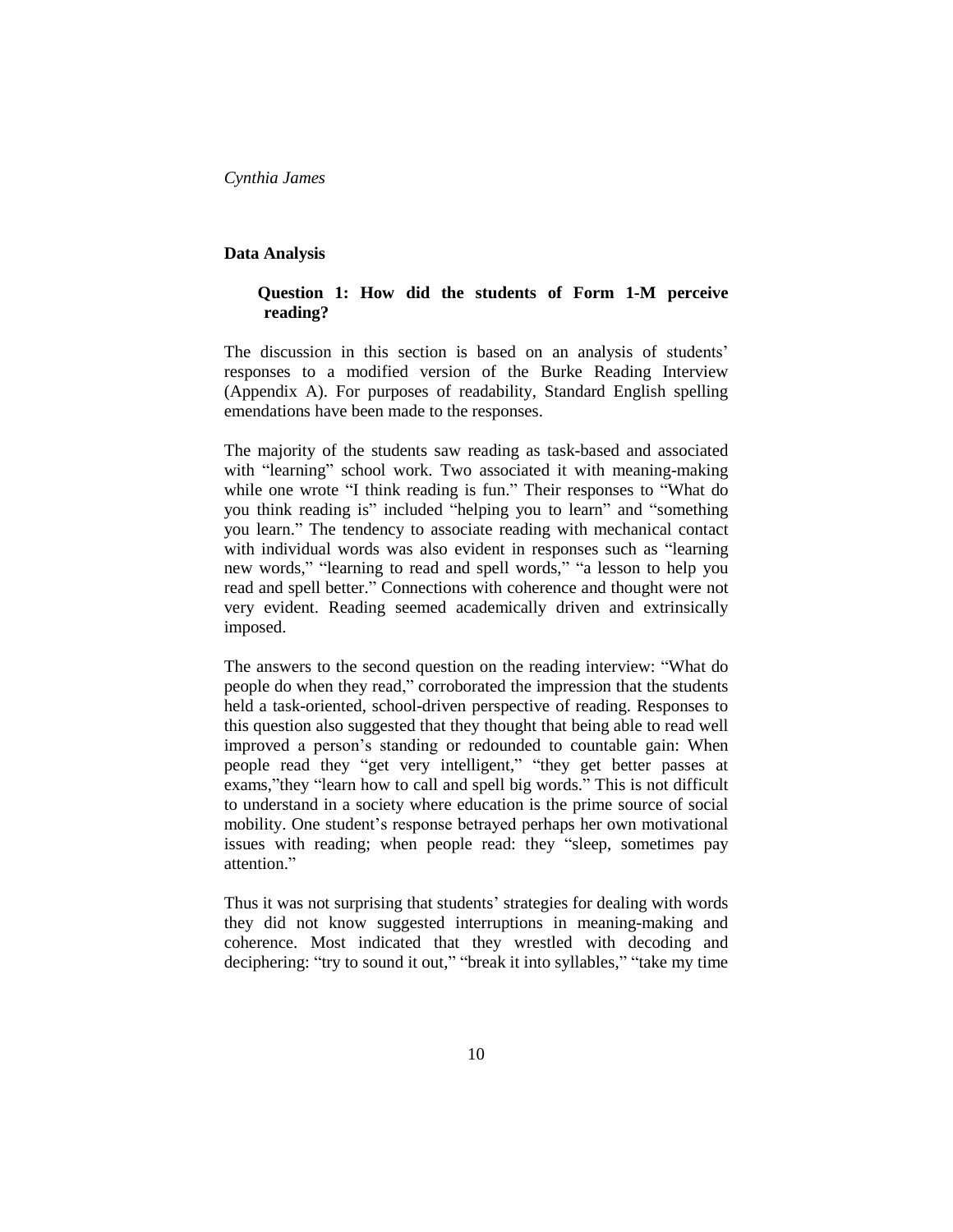and break it up into syllables," "spell." Equally favoured was asking someone.

In response to the question to name good readers that they knew, the students named themselves, their classmates, and the teacher as good readers in equal proportion (5 responses each). The fact that five cited their classmates as good readers suggests that, as a group, they may have spent many of their school years in remedial classes where they would have known few competent readers. Also, only two indicated that people become good readers with practice: "they read plenty," "they read often." Most of the others associated reading competence with skills-based strategies such as spelling and sounding out words. Two other yardsticks of good reading that the students cited were vibrancy and good articulation in public performance: reading "loud and clear for everyone to hear," and "pronounc[ing]." Additionally, becoming a good reader was associated with "learning" to read in the childhood stage: "she learnt her work when she was small," "she went to school and learnt how to read."

In the students' opinion, good readers used reading strategies similar to theirs: "break up the word," and "try to spell." Only two students cited strategies such as "figure it out," suggesting that, on the whole, students had not been exposed to metacognitive appraisals of the act of reading or themselves as readers.

The strategies they recommended for helping someone having difficulty reading are a compendium of frustration techniques, suggesting the ways in which they have been taught. These are:

- Tell them to learn to read. Help them
- Try harder
- Teach them to read and sound out
- Spell and sound out the words
- Help them or laugh at them accordingly
- Try to help them; read more than three times
- Give them to spell; let the teacher help them
- Tell them, or ask somebody
- Help them say it, or break it up
- Make them read everyday; help them with their work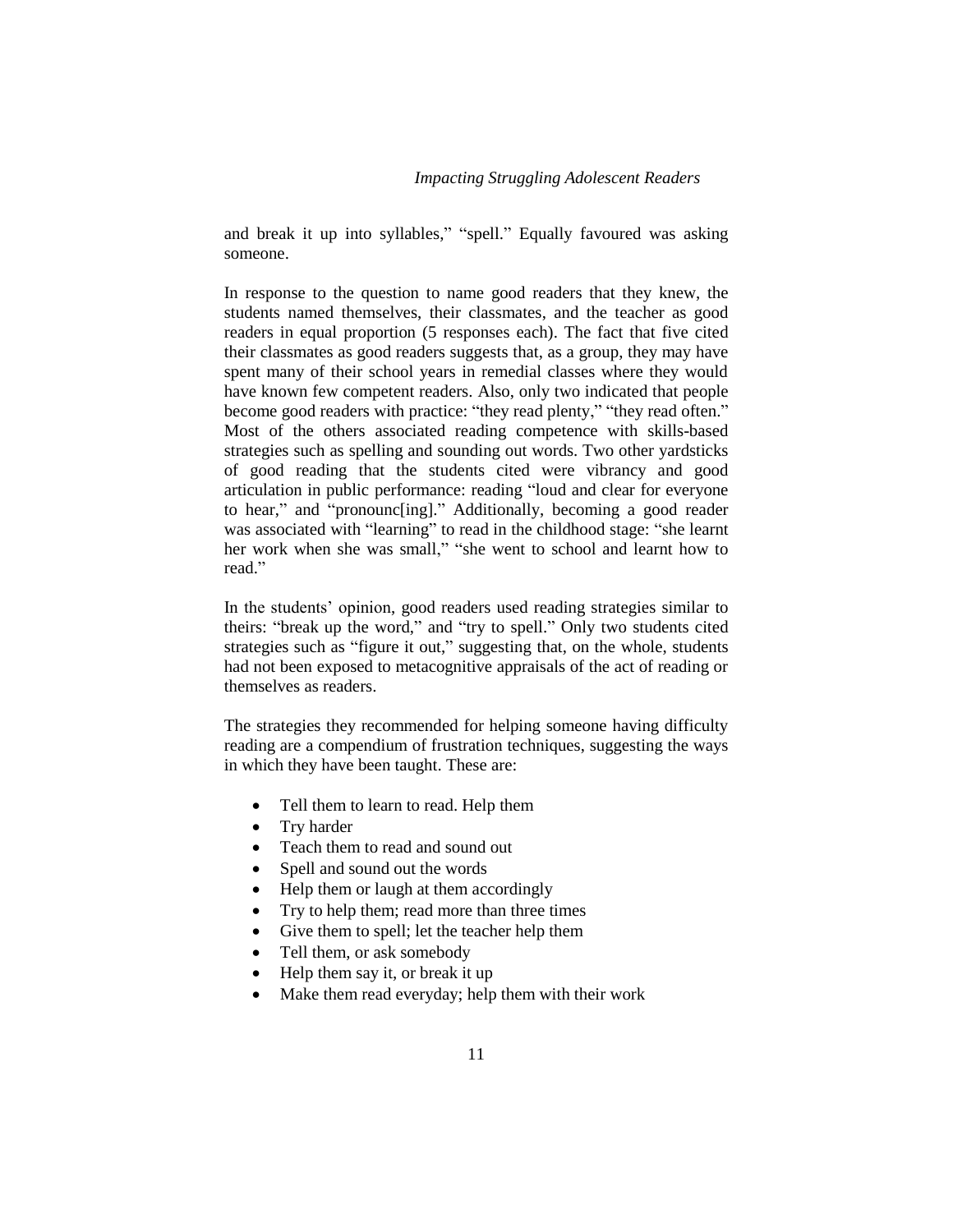- Tell them the word; ask teacher first; let them read it by themselves to me
- Show them or ask someone to help them
- Make them read it many times; make them spell the word they do not know

### **Question 2: What would their specific areas of difficulty be with secondary school reading?**

A modified Burke Reading Interview (Goodman, Watson, & Burke, 2005) miscue marking procedure was used to analyse students' readings from the first session. An excerpt from a story entitled "Sunday with a Difference" (Forde, 1980), taken from an anthology "designed to encourage students entering secondary schools to develop an interest and appreciation for the short story" ((Narinesingh & Narinesingh, 1980, p. v), and widely used in secondary schools, was used as the reading material. The excerpt was chosen for its likely authentic appeal, since it portrayed a beach scene to students who live on an island and are familiar with the atmosphere of a beach picnic. It could be anticipated that the students would have had difficulty with the reading since they were known to be struggling readers. However, since cultural background and contextual prior knowledge for the story were in place, their readings would provide insights into the links they made between decoding and authentic experience. More than this, it was important to get an insight into the kinds of difficulties they would have with the reading that they would be expected to do in the Language Arts, because after a year they would be mainstreamed into Form 1.

Figure 1 shows the readings of a group of five male students. The reading became a round-robin reading, because of the high interactivity of the class and their tendency to involve themselves in each other's affairs. Since it was the first class session with the teacher-researcher, small-group collaboration was allowed to give them security, and also because it revealed more about their individual and group literacy practices. The section each student read is numerically marked. Their actual words as sounded are inserted in the lines above the original. Repetitions and pauses are not reflected on the diagram. However, as an indication of their poor reading rate, it should be noted that the reading of the paragraph took three minutes and fifteen seconds.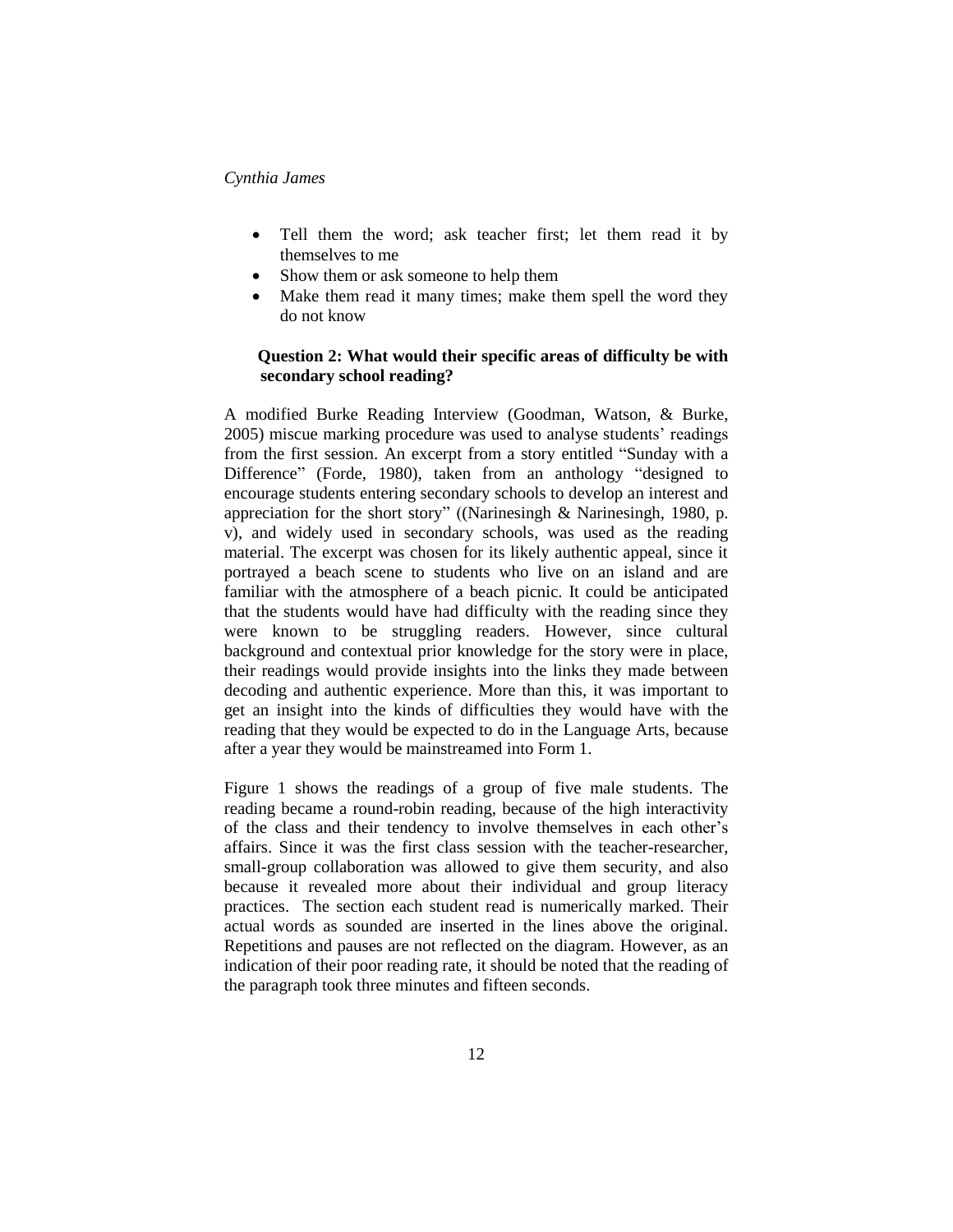Reader 1 showed a better syntactic grasp of sense-clusters and phrases than his four other classmates. He substituted the words "blue" for "dull," and "set" for "sheet," but tried to maintain the coherence of the clusters to which they belonged. The other four readers showed more severe levels of graphophonic, syntactic, and semantic difficulty. For instance, during one of his long pauses, Reader 2 accepted "calmness" for "crinkles" and "sprayed" for "separate" from Reader 1. He substituted both "will" and "were" for "would," without making sense of the text, which he attacked word by word, showing sight word deficiencies. Reader 3 showed collocation inadequacies with "huff and puff" of the staple *Three Little Pigs* story, suggesting phonic deficiencies as well as a history of limited exposure to print. But, more significantly, his substitutions of short vowel words for long vowels words that would have made more sense in context ("bite," and "hidings") suggested a need for him to read in context, rather than in the isolation of shortvowel/long-vowel drill. Readers 4 and 5 showed a similar tendency to call words rather than to make sense of them, indicating a need for a blend of word study and meaning-making strategies.

As a group, the readers tended to have more problems with medial and final syllables than with initial syllables. The substitution of "careful" for "careless," and the addition of the morpheme "ing" to "play" in Reader 4's effort, also suggested the tendency to guess words rather than to use critical judgment and observation. Miscues such as the omission of word endings and other Creole features of pronunciation did not significantly impair meaning-making, but showed a need for greater attention to features of formal English.

The difficulties that students experienced with this figurative excerpt indicated that they had not had much exposure to narrative, the predominant genre of the early years of life and school. In discussing inadequate reading skills among communities with little exposure to print, Brice Heath (1994) notes that: "teachers (and researchers alike) have not recognized that ways of taking from books are as much a part of learned behavior as are ways of eating, sitting, playing games, and building houses" (p. 73). In genre-specific terms, the reading difficulties implied that most of Form 1-M did not have adequate schema for narrative, even at the literal level of comprehension. Additionally, their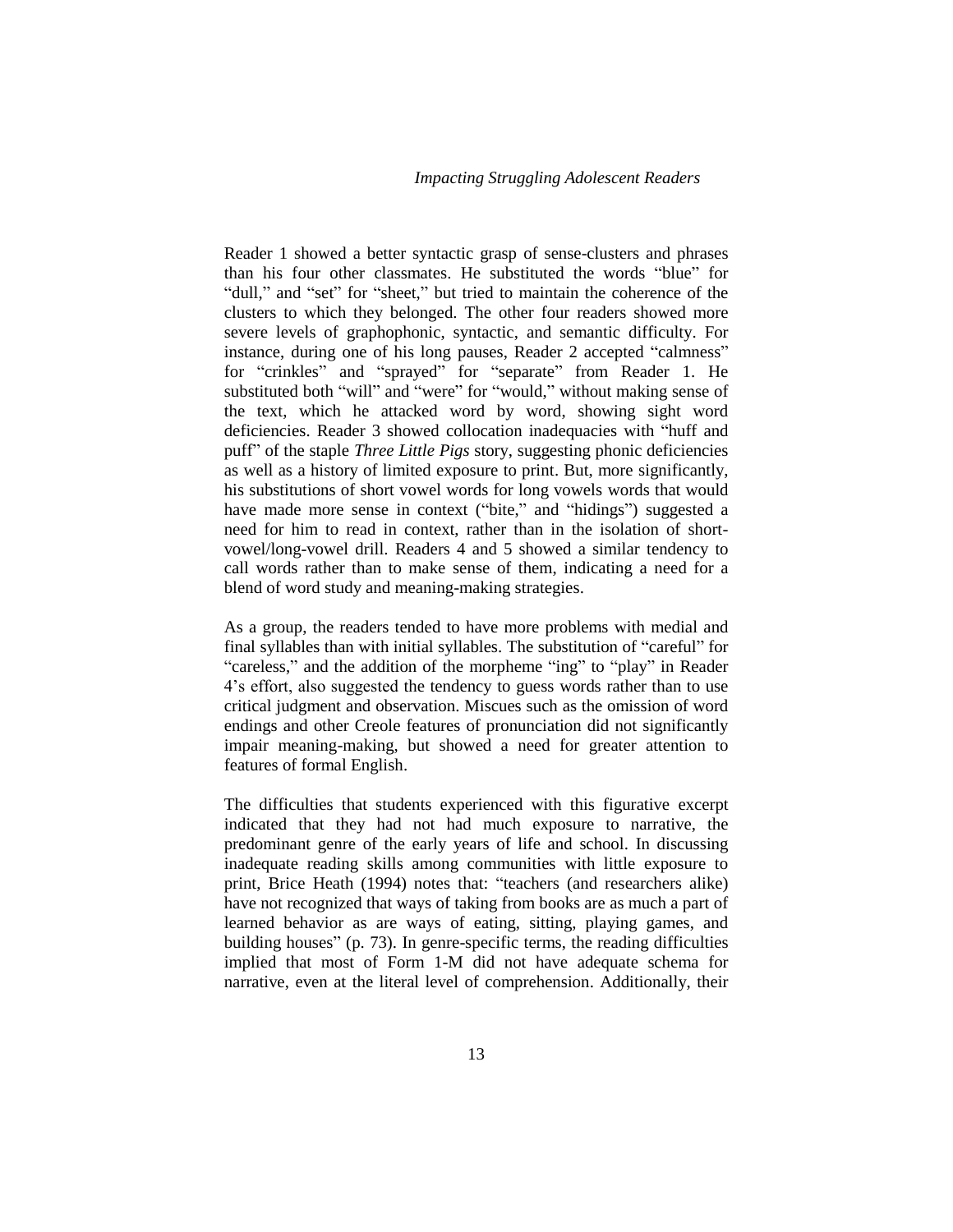lack of schema for the elements of setting in narrative spoke of inadequate exposure to strategies such as the writers' workshop, readers' theatre, and the author's chair.

| Sundays                                                                                                                                                                                                               |
|-----------------------------------------------------------------------------------------------------------------------------------------------------------------------------------------------------------------------|
| <b>Sunday with a Difference</b>                                                                                                                                                                                       |
| blue.<br>The sun had not yet risen and in the dull morning light the sea was acres<br>green blue mering<br>set<br>cole<br>of dark colour, it [sic] greens and blues merging in a grey sheet of water.                 |
| will changeling<br>huh<br>were<br>In an hour's time, I knew, everything would be changed. The sun would                                                                                                               |
| calmness<br>Sprayed<br>sterd<br>set studs of light in the crinkles of the waves, and the sea would separate<br>sheds<br>$h$ iff<br>cheols<br>the shades of green from the shades of blue. The breakers would huff and |
| peff<br>Lit<br>such holler<br>puff against the rocks or bite into the sand or search the holes and<br>spayches<br>hiddings<br>cubs<br>hidings of little fish and crabs and water spiders. It would be very            |
| careful indeed<br>invisiting playing ground<br>inviting: a playground for the young and careless and idle. And so it<br>weary package<br>always was, every Sunday weather permitting. But this was a Sunday           |
| the<br>with a difference.                                                                                                                                                                                             |

*Figure 1*: Modified miscue marking of students' reading.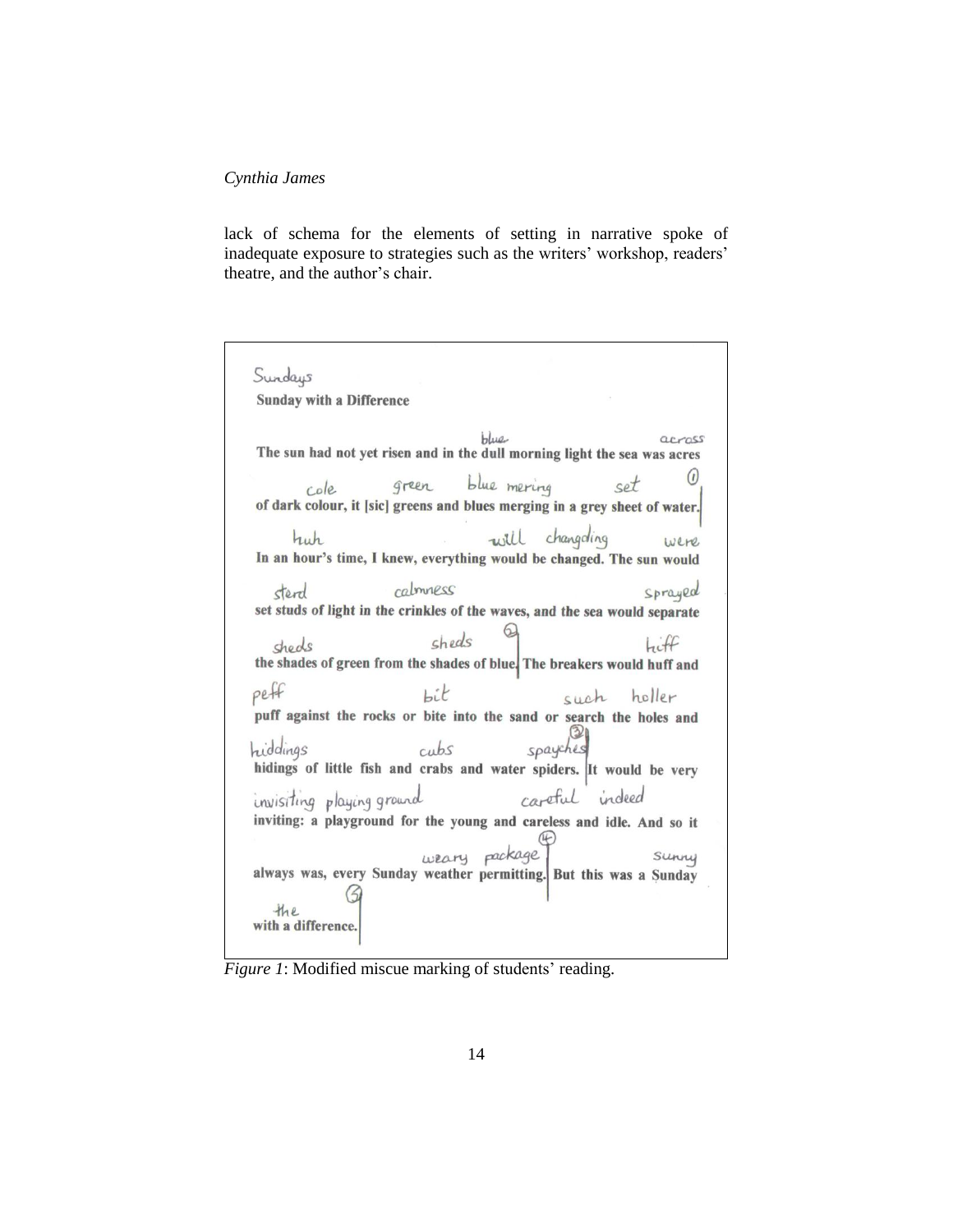In terms of reading behaviours, there was a tendency toward fingertracing among the majority of boys. Readings took a long time with many hesitations and repetitions. Punctuation was ignored in the struggle to get past each word. Students read in a questioning tone as if rhetorically asking about the accuracy of the word being tackled. Phrasing was not in evidence, except in the case of two of the girls (sisters) who needed to be placed in more stimulating environments.

During reading, however, there was high interactivity within the class. The classroom furniture accommodated two to a desk, and students depended on their pair-partners for prompting with problematic words. But even outside of these pairs, students rallied around the reader, supplying words with great assurance and conviction. The person who was reading accepted the word uttered by the peer, whether it made sense or not. When that person was asked to read, however, his or her intonation changed to one of questioning, and words were supplied in turn whenever he or she paused. Peer-partnerships can provide useful support in reading activities; however, indiscriminate use can lead to dependency and can retard reading development, as was evident with Form 1-M.

## **Question 3: To what extent did the students' L1 affect their reading?**

As speakers whose L1 is a West Indian English-based Creole, the students tended to gloss final consonants /d/, /t/, and /s/ in their reading. /Th/ was also pronounced /d/. These transfers from Trinidadian Creole (TC) to their production of Trinidadian Standard English (TSE) did not impact meaning-making and construction of texts to any great extent, and so are not considered miscues in this paper.

However, the students' written personal texts suggested that their L1 impacted their syntactic coherence which determined how they made and took meaning. In introducing herself, for instance, one of the more competent readers wrote: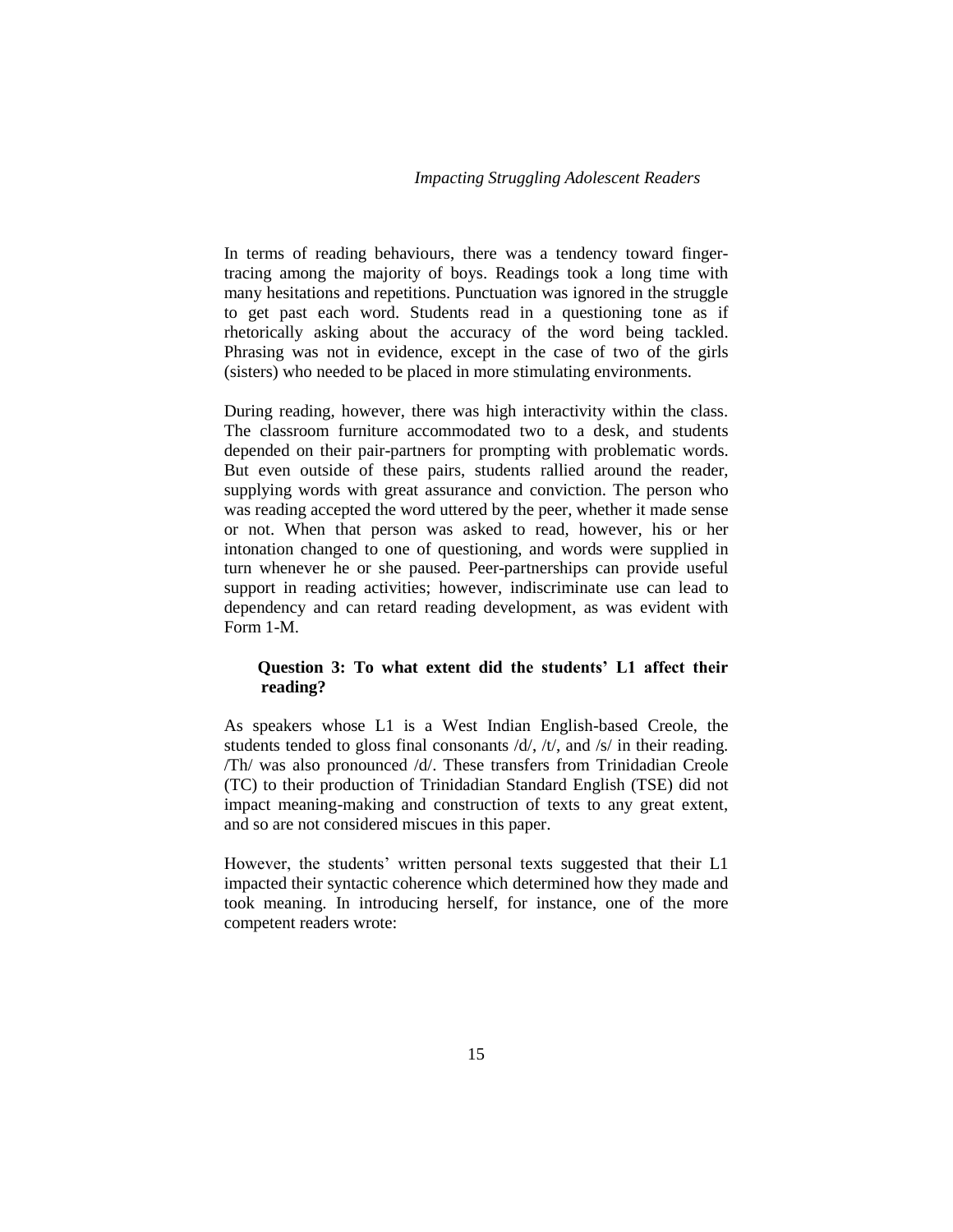My name is Lisa. I am thirteen year old. I live El Carmen Rode No: 1. My mother name is Juanita Valencia. My father name is Terrence Paul. I love hip hop music me and my friend. Her name is Monica. [Fullstops inserted]

The omission of the final /s/ in 'years' does not complicate meaning. But as the student's ideas got more complex, the structure of TC syntax deepened. TC possession, indicated by the juxtaposition of two nouns (mother name; father name), became evident; and the elliptical intransitive TC "live" resulted in the oral cadence "I live El Carmen Rode." Further, although the positioning of the subject "me and my friend" at the end of the sentence, and not in the normal SE frontal position, can be considered a TSE emphatic appositive, the use of "me and my friend" and not "my friend and I" are signals of the former being TC syntax, since the TC end-position appositive is usually used in speech in a fragmentary way to clarify, not emphasize, an idea previously stated. When asked to read what she wrote in a subsequent session, the student had difficulty, indicating that the orality which had initiated the writing was distant from her mind.

Beyond L1 orality, the students' written personal texts suggested that speech impediments, and perhaps hearing disorders, also impacted the meanings they made from texts. For instance, in saying why traffic signs should be obeyed, Candice wrote "beaus you mant get your senf kill" for "because you might get yourself killed." Without doubt, phonemic awareness is evident in this text, but although she was able to read what she wrote on the day that it was written, she had difficulty reading it in a later session. There are other areas of word recognition that bespoke complex relationships among pronunciation, rote-learning, and exposure to print for some students. Joel, for instance, could spell "children," and "house" but had difficulty reading them contextually in print.

Differences between TSE and TC pronunciations sometimes impacted on responses to texts. For instance, students had difficulty reading the newspaper headline "3 Teens Steal Vault with Gun, Ammo" because of their unfamiliarity with "vault" in print. Since a prompt to use the news photo proved futile, the teacher-researcher gave the pronunciation, whereupon they scoffed, saying they knew what the word was all along, insisting that the correct pronunciation was "volt." They subsequently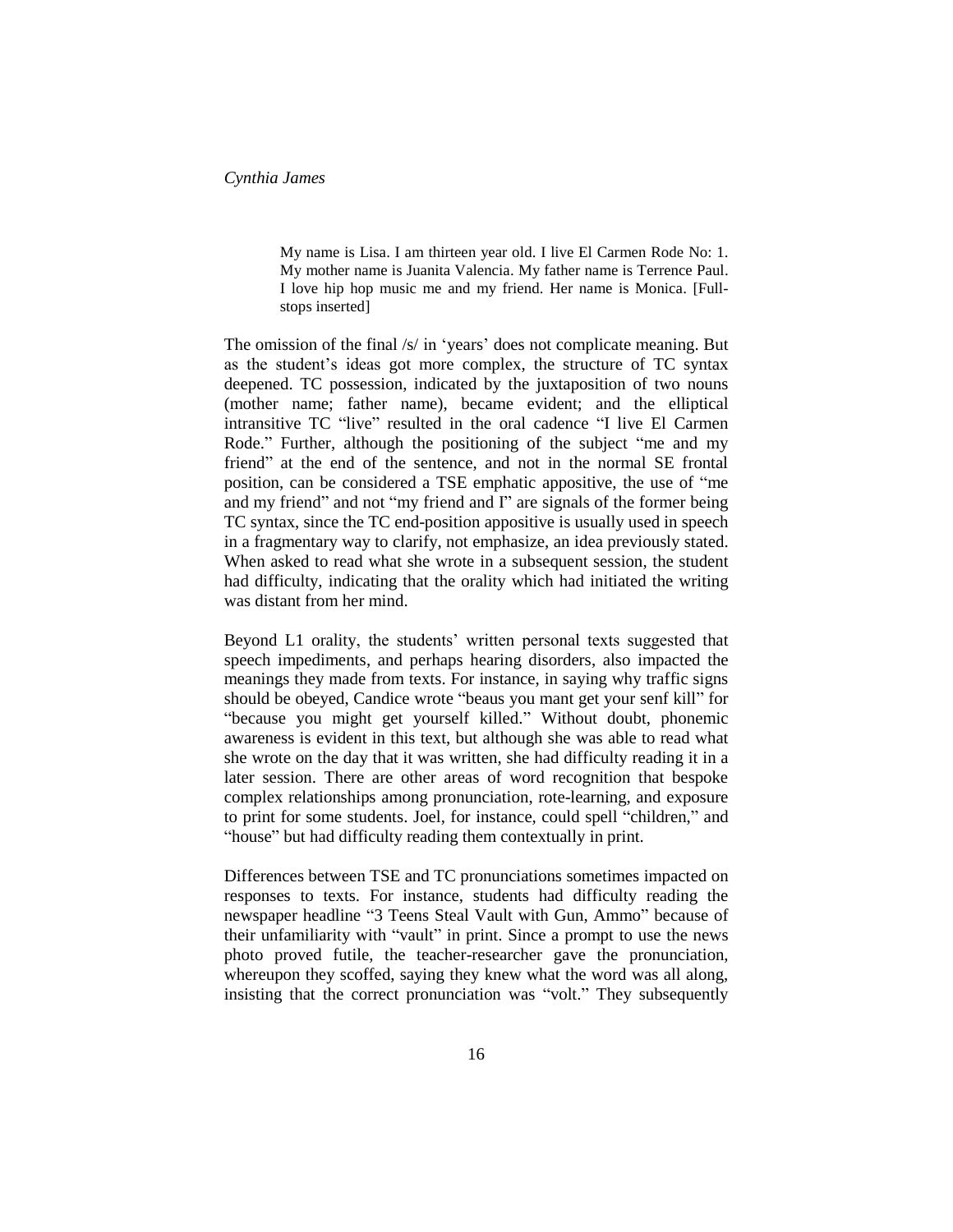read the newspaper article with good comprehension, saying "volt" whenever they met the word.

Overall, the students had little difficulty expressing their understanding of most readings orally in TC, after the texts had been read. However, their lack of exposure to a wide variety of cultural experiences often shut them out of making meaning from print, even after they had conquered graphophonic and syntactic elements. This happened even with texts depicting local and Caribbean scenarios. Therefore, it is not adequate to argue that their reading material should be more culturally relevant. They live in the world, and so they need to widen their bases beyond their local culture, if only because the electronic media that they also have to read, literally and figuratively, contain large quantities of print.

The observations made in this section are exploratory. No deficit is implied. The deep structure of the students' TC personal texts showed them to be no less adequate conveyers of sophisticated meaning for their lack of reading competence. Nevertheless, since the print they have to negotiate is coded in formal English, their attention needs to be drawn to cultural differences in meaning between L1 and L2 texts that share the same words, and sometimes share similar structures.

## **Question 4: How did grouping the students as a unit impact their literacy?**

Discussion in this section focuses on the students' behaviour as it relates to (1) reading engagement and (2) the class as a literacy unit. Data from the Closing Interview also inform the analysis (Appendix B).

Good peer relationships existed in the class, but there were a few loners among the boys. Reference has already been made to the pair partnerships that had developed between students who sat at doubledesks in same-gender pairs. The girls were the stronger readers and, with the exception of one girl, did not mind moving to work with the boys. However, the boys were reluctant to work in cross-gender pairs, so that the only literacy stretching they could get in the classroom was denied them. Also, the way in which pair partners rallied around each other to share each other's burden suggested that language fossilization had taken place for most of the students. In light of this dependency, it would have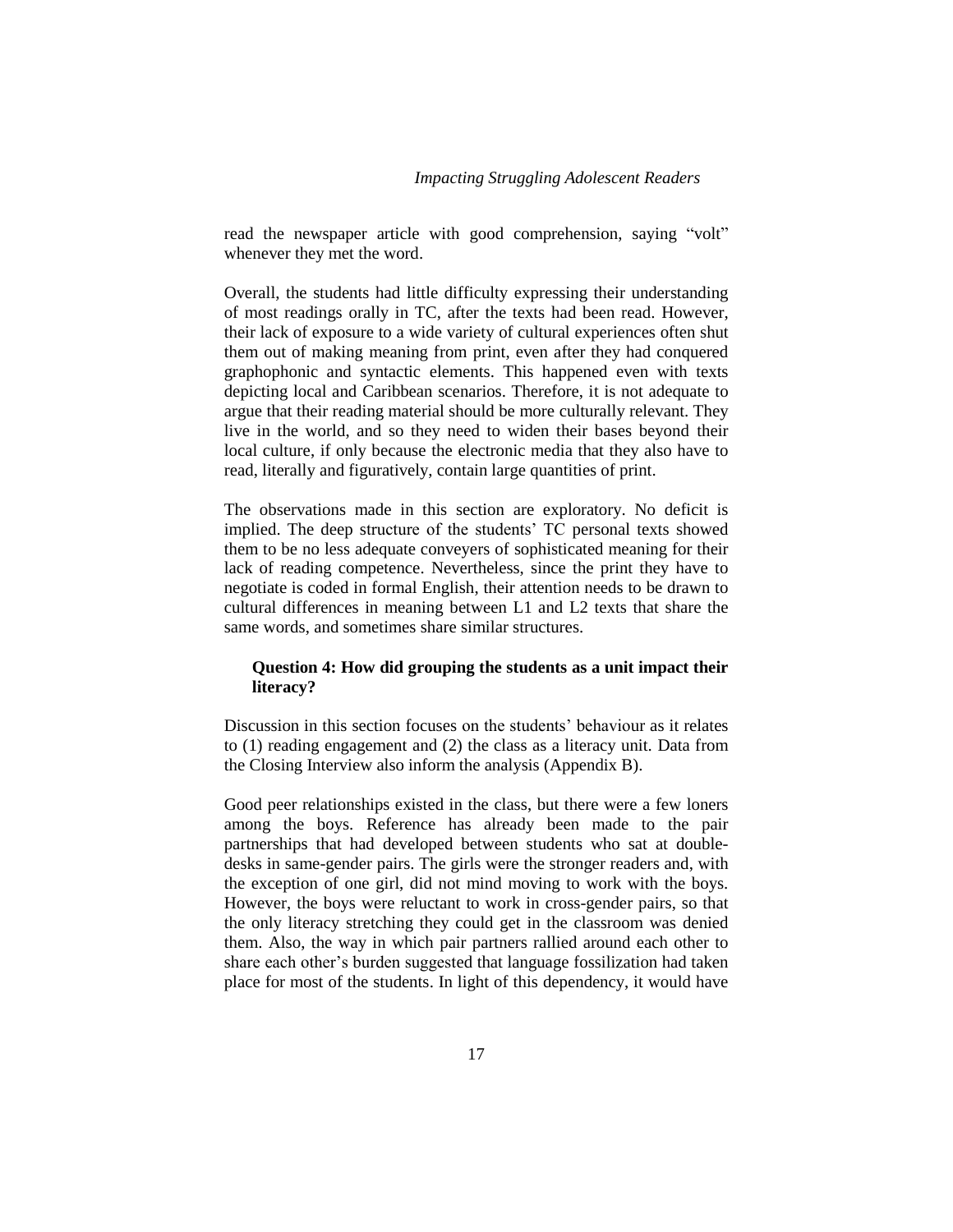been better if they were not streamed as they were for the entire day, so that they could be exposed to more challenging literacies.

Placement in a remedial class had initially brought feelings of low selfesteem. Nine of the 13 who responded to Question 2 of the Closing Interview about their feelings on being put in the class said they felt badly, sad, awful, or jealous when they found out that they were placed in Form1-M. Five of the 13 had come to terms with their lot: "sad at first, but then normal" or "I feel bad, but I learn more to read and understand better." One girl was vociferous about the treatment by one of the teachers and about the stigmatization of the class within the school community ("they trest us like dog"). One of the boys wanted to be integrated into Form Two right away. On the whole, it was the stronger readers and writers who expressed frustration with their lot. All the same, after almost a semester as a unit, they had bonded and 9 out of 13 respondents said that they liked their class.

The biggest peeve of the girls was that their curriculum was limited to English and Math, and that their schooling was largely confined to their classroom, which they sarcastically referred to as the "office." Their class teacher also felt that the group needed exposure to a broader curriculum, including at least the arts and physical education. The boys did not express strong feelings on the issue, perhaps because they had interests such as track and field and fishing that they pursued outside of school. One boy played football for the school.

However, there was a high desire within the class as a whole to read. They were aware that they had been singled out and one could sense that they would have liked to become anonymous within the mainstream. Most of students were not hesitant to try, and sometimes initiated reading on their own, aloud, when the session began. They impersonated the competence that they thought they should be showing. This initiating of reading seemed linked, simultaneously, to a desire to overcome as well as a denial that they had problems with print. Barry, for example, jumped the gun on the first day, showing much confidence, but his voice petered out after a minute or so. All of the students tried very hard.However, anxiety and confusion about what to do to sustain their efforts soon caused them to participate *sotto voce*.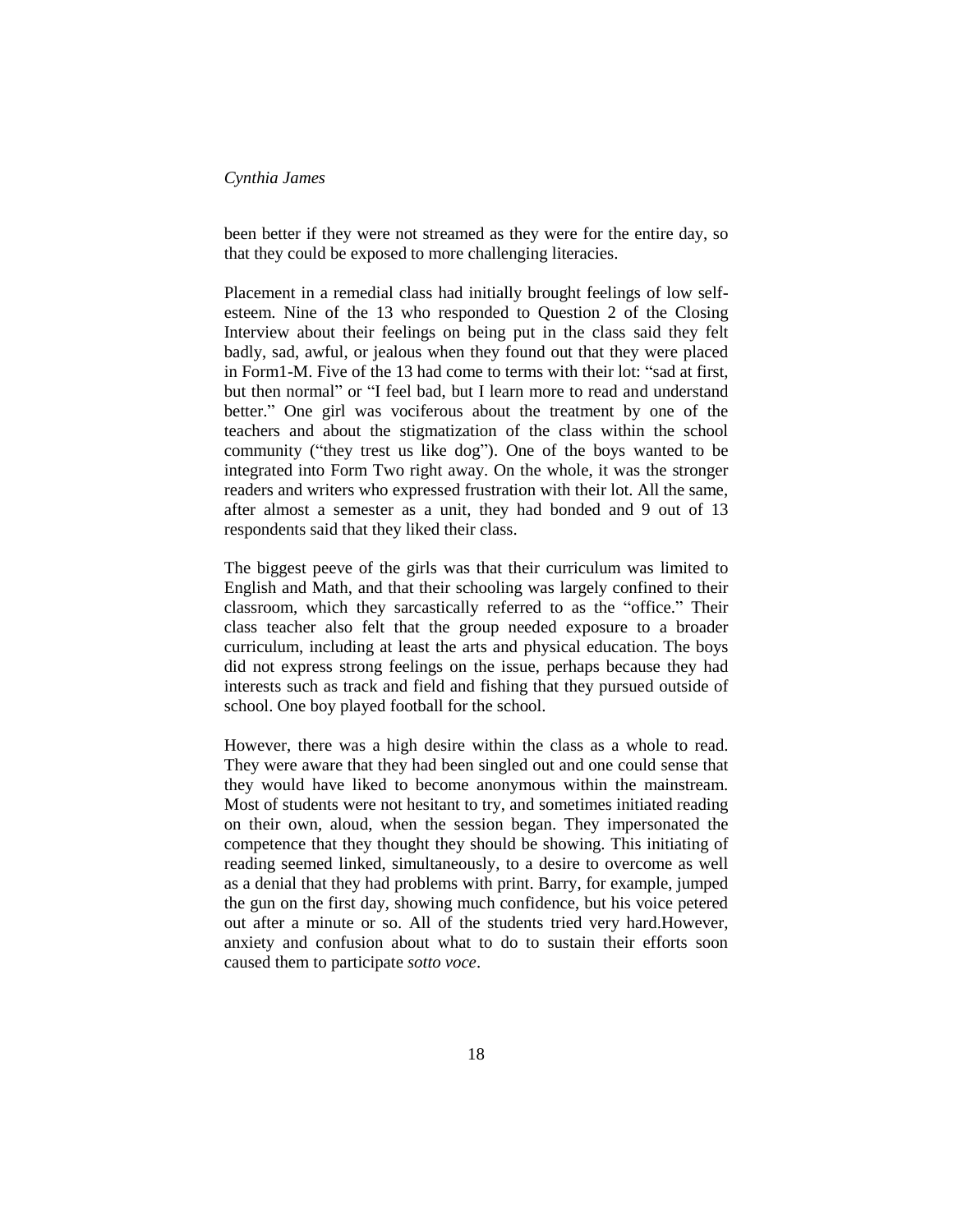In spite of these indications of a potential for reading engagement, students manifested negative behaviours imbibed from a legacy of learned classroom codes. They were very restive and their attention wandered when they were not receiving direct attention from the teacher. As a group, Form 1-M dictated the proceedings of their literacy encounters adversely. Very much like "the bottom group" of McDermott and Gospodinoff's study (as cited in Au, 1997), much reading time was wasted "in positionings called 'getting a turn to read' and 'waiting for the teacher'"(p. 185). The dynamics of their shuttered environment and learned behaviours forced the teacher-researcher to stop the lesson often "to deal with problems." The students were "attuned to changes in the position of the reading group, and knew that they could get the teacher's attention by interrupting during the lessons" (p. 185). Thus they ended up lessening the time that they spent reading.

### **Question 5: How did the students respond to a mix of literacy stimuli?**

In this section, the students' reactions to three kinds of reading stimuli are compared: (1) their basal reader, (2) copies of a daily newspaper, and (3) their choice of books from a fairly varied range, when they visited their disused school library<sup>5</sup>. Comments are also made on a session at which consumer-oriented advertisement flyers were used as the reading stimulus. Students' reading journals provide the data for much of the analysis. The limited range of stimuli used is glaring, in light of current reading engagement theory such as that of Gee (2003) and Alvermann (2003), which notes the salutary impact of electronic technologies on students' learning. Nevertheless, within the context of the realistic means available to Form 1-M, the analysis presented here provides insights into basic, literacy-instruction practices that can be implemented to make a difference in the students' reading habits and, as a consequence, on their academic literacy.

The four readings done from the class reader produced the most cloned responses in students' reading journals. Students showed a tendency to repeat phrases that were remembered from the reading. Few launched into connections with meaningful and/or personal experiences that would amplify the text. However, where individual students had strong feelings or interests, their writing was more expressive. On the reading about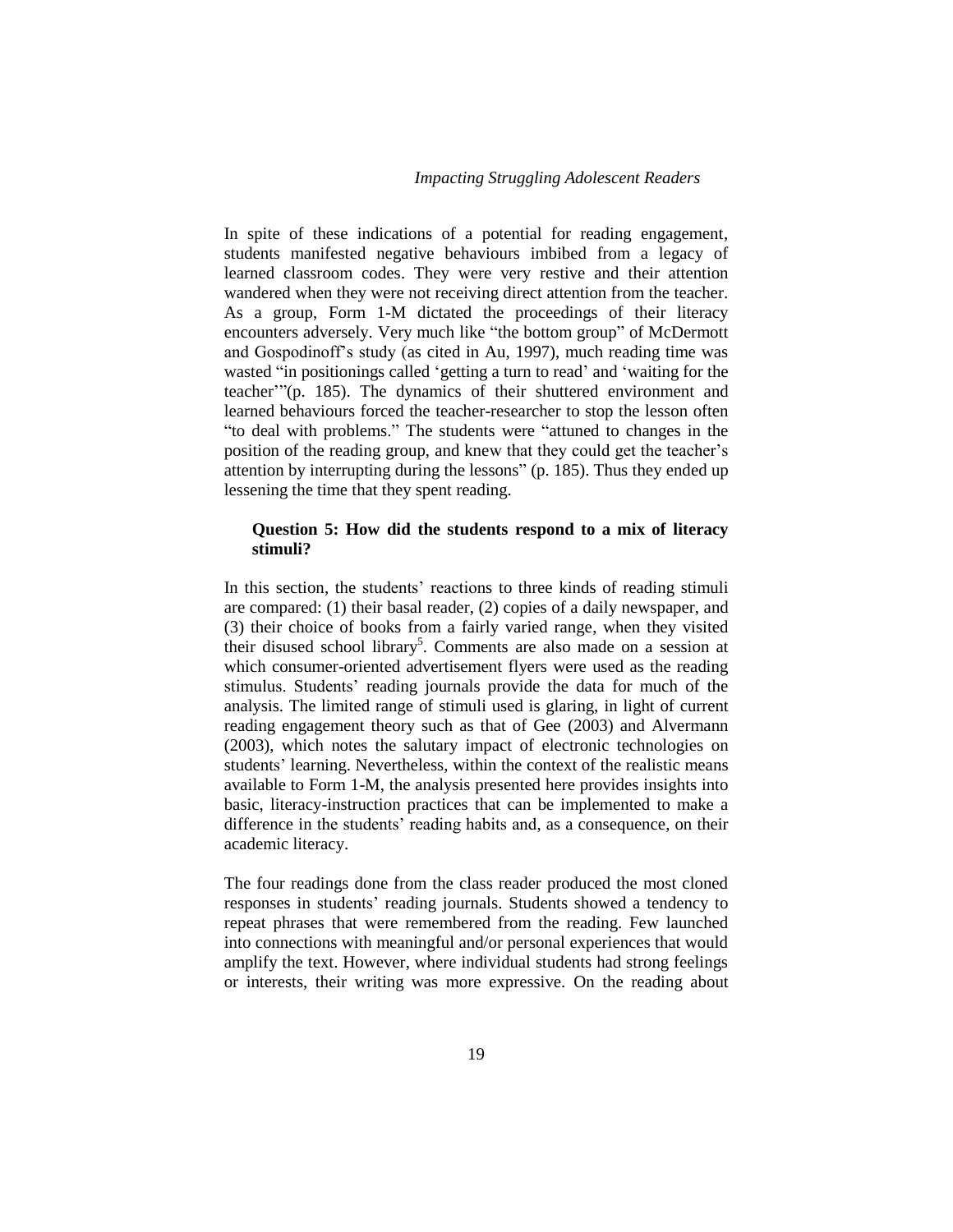sports heroes, Lenora, who had written previously about her disappointment at not being able to continue playing football at school, wrote about her admiration for Dwight Yorke, her local football hero, and continued:

> I love football just as he do. But I just don't [know] when I will play again be[cause] in my school [Name omitted] Junior Secondary they have football only for the boys. I dont no why.  $\ldots$  I can\* wait to fine out when they will have football for the girls in this school.

\*TC Creole for 'can't'

Similarly, on the narrative reading entitled "The fishing trip," Kerry, who in introducing himself on the first day wrote, "I like to go river and cech fish," showed an eye for fisheries conservation. He also showed his observation of "fish" used as a national symbol in the Caribbean:

> I think that the fishermen know mor about fishes [T]hey know that some fish are not to be catch like the flying fish. The flying fish is agenst the law in Barbadose [I]f you look at the nasinal flag you will see it.

(capitalization inserted in brackets)

Apart from producing little extrapolation, in the four sessions in which the class reader was used, students tended to engage in distracting each other and in calling their friends outside. It was difficult to keep them on task. For much of the time they chatted or got into play-fights with their reading partners, while the teacher-researcher was engaged with individual students.

By contrast, the use of the newspapers was a highly successful literacy event. Reading the front page headlines whetted appetites, and students were eager to try out the articles of their choice. There was sustained attention to task and building of joint-personal texts out of intrigue. A wide variety of readings was chosen. Some girls' groups read four articles instead of the traditional single item that was customary for the basal reader sessions. In the basal reader sessions they expected to be directed. However, in the newspaper session they went through the material, choosing their own texts. Sensational articles emanating from familiar local scenarios drove reading interest. The chatter during reading tended to be extrapolation, as inferential thinking led to guessing words in context, based on prediction and speculation. The articles that caught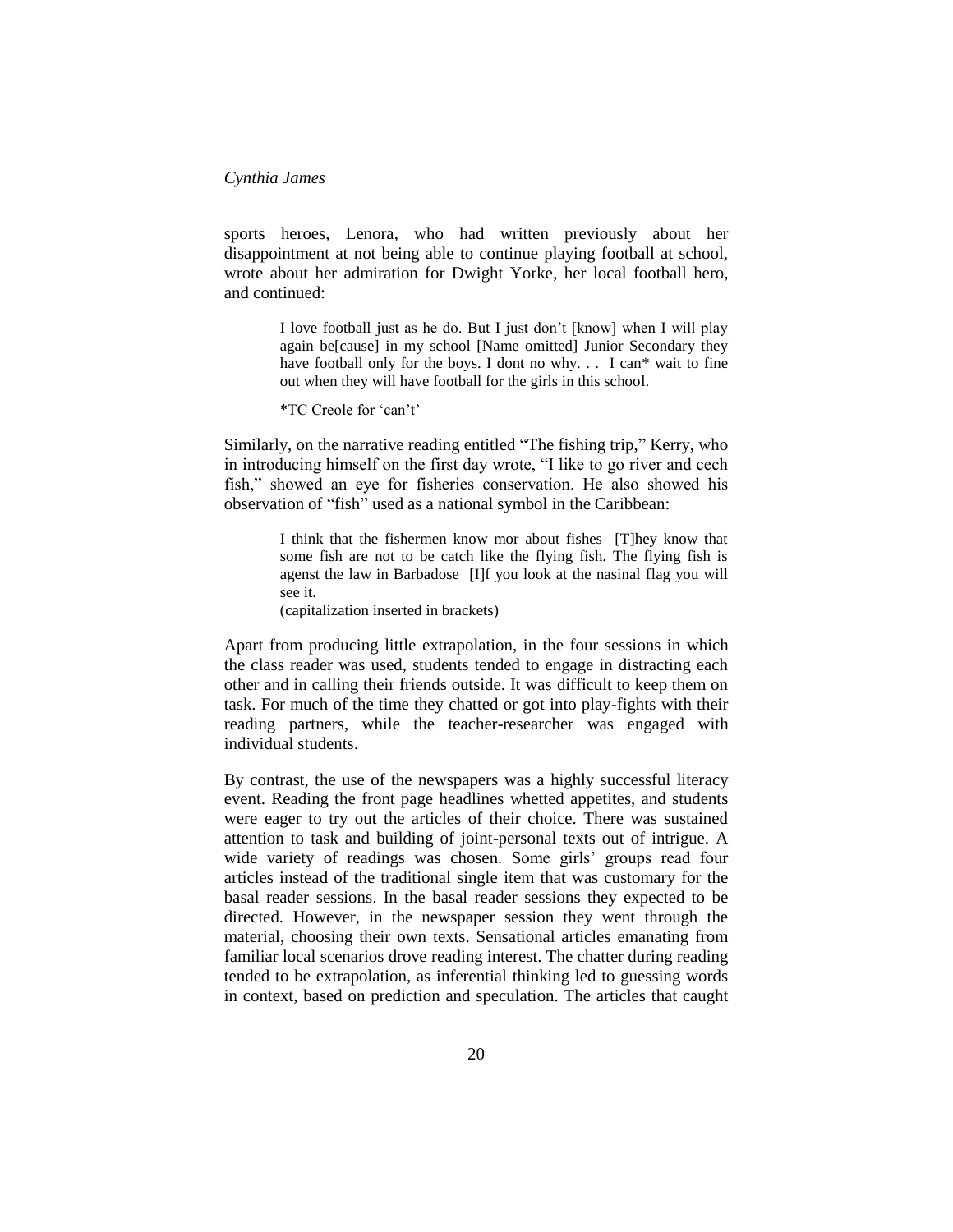the attention of most groups were: "3 Teens Steal Vault with Gun, Ammo," "Dangerous Sidewalk," "Police Stations in the Dark for Divali," and "Murder Accused Tries to Hang Self" about which Tricia wrote: "I think if you have a had [hard] time don't hurt yourself or your family. . . . If I were him I will make I trust someone and tell them. He is very much so wrong for tring to hang himself."

The session at which the consumer-oriented advertisement flyers were used proved the most unsuccessful. Most of the flyers promoted supermarket and furniture store Christmas bargains or advertised pizzerias. There were also fitness and health brochures, and pamphlets advertising banking services. Students looked at the flyers but argued there was nothing to read, although when asked to tell what the brightly coloured slogans said, such as "Let me Loose" and "Gift Certificate," they seemed surprised to find words amidst the colour. With the exception of the four independent readers most could not figure out the words. When asked to order a delivery from the pizzeria using the menu, Kerry had problems. He could not recognize items such as "cheese," "topping," "orange juice," and "soft drink."

There was indeed much to read on the flyers, especially in the smaller print that the students glossed over; so that when pointed to limitations on attractive furniture such as "Fabric Subject to Change," they baulked in surprise. Needless to say they could not figure out what the words said.

The unsuccessfulness of this literacy event holds many implications. First, perhaps the teacher-researcher did not prepare the students adequately for the literacy event. It is also possible there was lack of motivation, since the advertisements were adult material that was likely to interest parents more than adolescents. However, their response to the session gave insights into what they thought reading was in terms of type of text, quantity of words, format, purpose, and seriousness. Their lack of engagement in the discussion prompts also indicated their lack of metacognitive awareness about reading in terms of their sensitivity to the world around them, and their political citizenship as consumers with regard to meaning-making, on levels that would affect their well-being as a group susceptible to exploitation.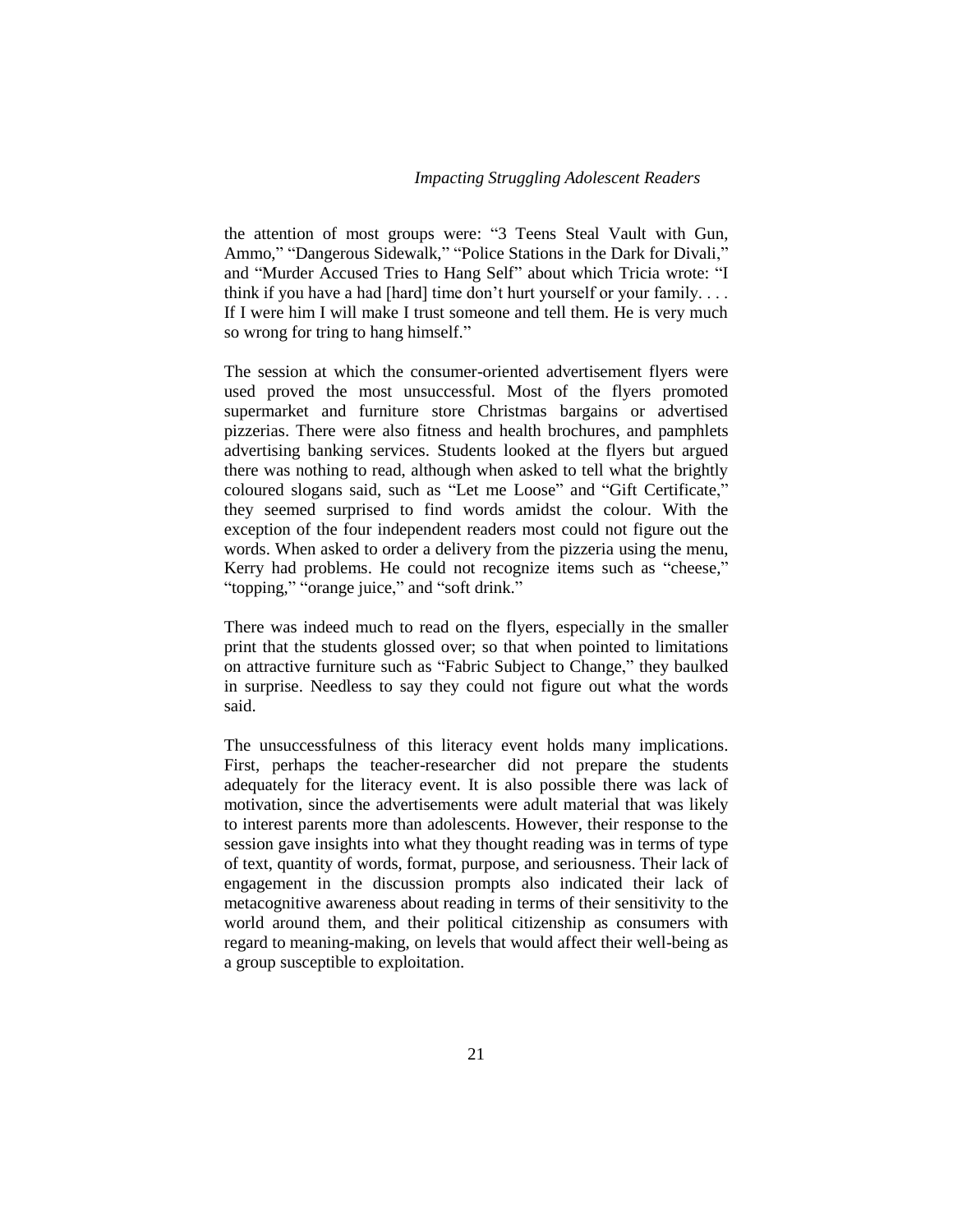Finally, although the full effect of Berghoff et al. (2000) sign systems approach to literacy cannot be gauged from this study, it was tried at one of the sessions. The sign systems approach to literacy does not privilege language as a medium of expression; it encourages students to transmediate text through other sign systems such as art, music, drama, mathematics, and movement. Because of limited resources, drawing was the medium used for the session, which took place in the disused school library. Students could choose from an assortment of texts that were made available by the librarian.

This session was very successful and suggests great potential for allround literacy development, if done in a sustained way. The benefits were: (1) the motivation of students to interact with reading materials from a wide variety of genres, (2) students' attention to task and collaboration with each other in discussing their chosen texts and drawings, (3) the quantity of work produced, and (4) the variety of captioned interpretations expressed in art.

At the session, guidelines for the students were that they could choose any book they liked and draw or write about it in any way they wished. They could collaborate on pieces. They were to put the title of the book on their representations to give an idea of what the representations were about. Among the books that elicited interest were: a short biography of Jennifer Lopez, books on Caribbean folk tales, an illustrated book on Jamaica, a book on a South African family, pamphlet-sized story books, illustrated books on cricket, and books on animals. Some students browsed but did not choose. They engaged their own ideas, labelling their pictorial interpretations in their own way.

For example, Anselm drew and labelled warning signs: "Smoking is Death. It is Bad. It Kill us. Guns are Bad."

Henry's abstract pictorial interpretation was captioned in this way: The name of the book I am read is Welcome to South Africa! It is a good place to live and for children to grow up. I love you.

Trevor, whose journal entry on the second day of class read, "I fiel vie Jreat at Reading two Mi frend. [I feel very great at reading to my friend.]," drew a perfect crab, modelled on the cover picture of the book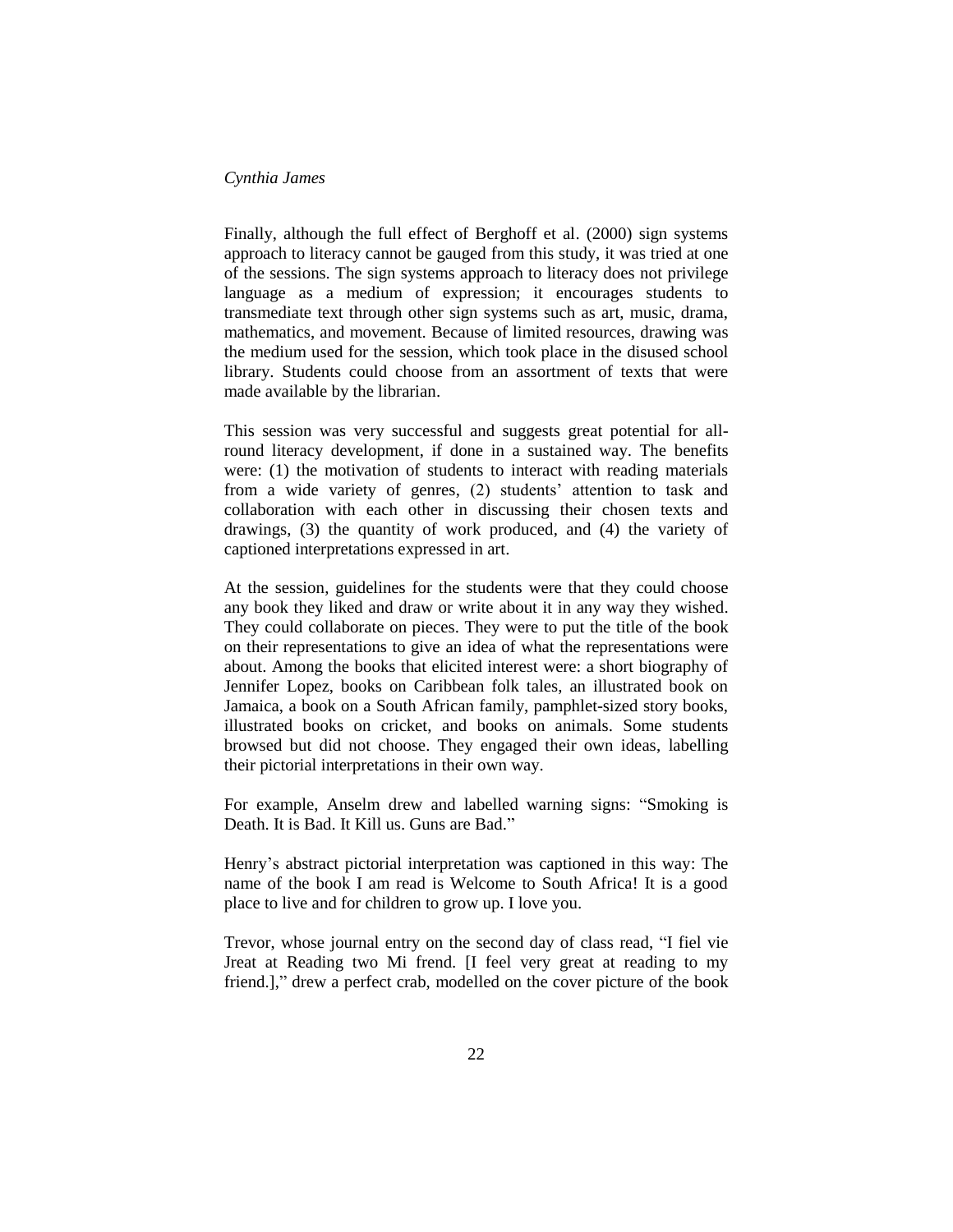that he had selected. He inserted the book title: *Caribbean short stories for children*.

It is not the intention of this study to endorse any one approach to literacy, but the teacher who wants to engage the sign systems approach must be willing to shed traditional ideas of class operations. At the session, the students took a while to settle down. The boys, who sat mainly by themselves, flipped pages at first, just looking at the books. Peer influence was leading them in the direction of David, who said he could not draw and he did not want to write. But quite soon interest built up with the teacher-researcher's encouragement and praise. Gradually, students began to browse through the books they had chosen, interpreting them and chatting while they did so.

A wider range of expression and reading inquiry is encouraged by the sign systems approach to literacy. For, it is evident that Form 1-M has been exposed to skills-based training—Trevor's "fiel" and "two" are just two indications. What the students seem to lack in order to read and write better is adequate exposure to language in authentic and personalized usage. When Trevor copied out the title of the story to encapsulate his crab drawing, for instance, spelling and dictation were not enforced out of a prescribed reading for the day, in which he may not have been interested. The astute teacher can encourage peer-centred interest in reading and writing generated by students themselves. Interest in books can fuel study of texts, creating schemas and propelling vocabulary development that a class reader used in the confines of a classroom without resources cannot adequately build.

It is pathetic to see 14-year-olds who are normal in most respects being left out of the benefits of literacy because of language prejudice. The sign systems approach offered students ways of communicating on a multiplicity of integrated levels of literacy development, reading being only one of them.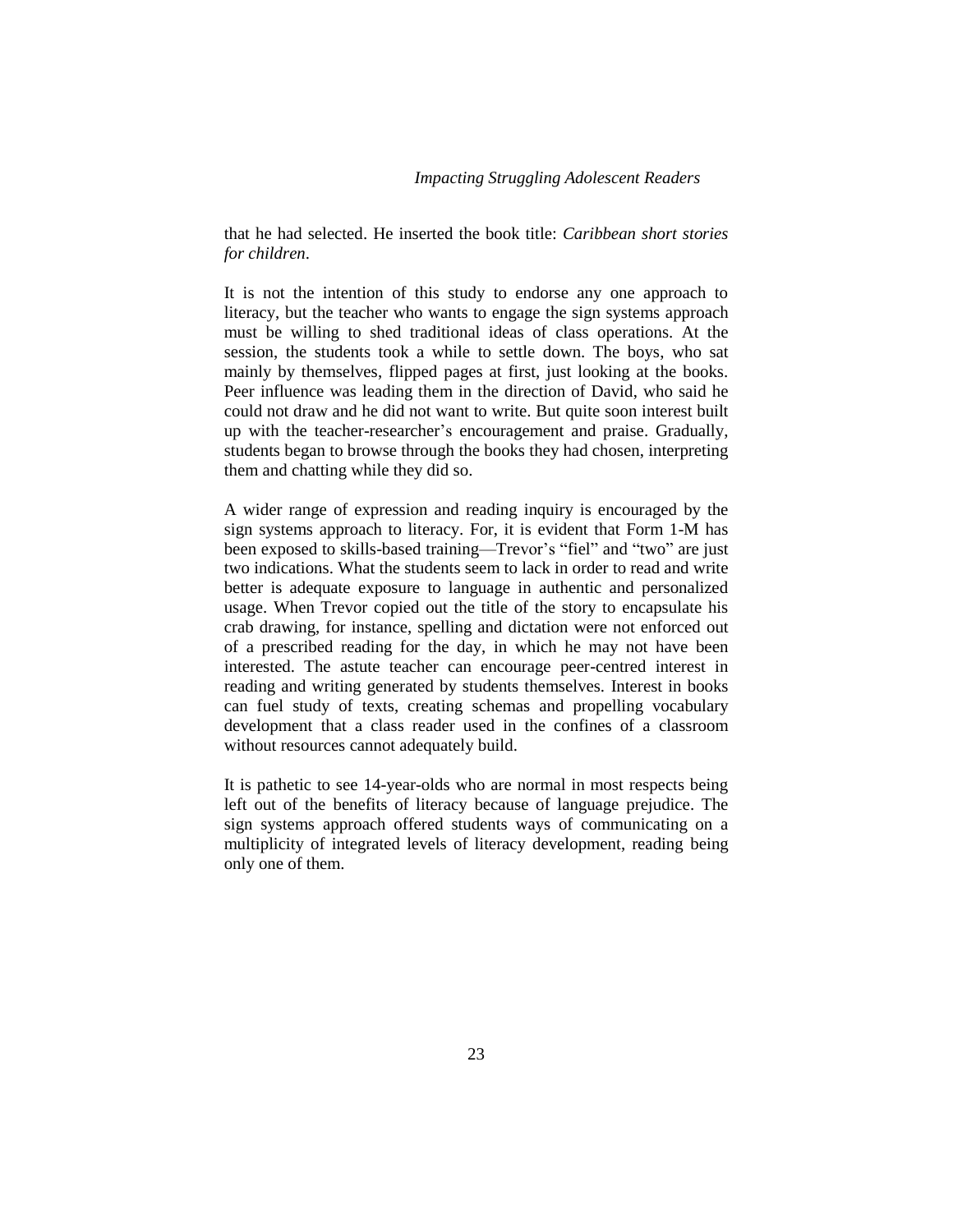### **Conclusion**

## **Question 6: What interventions will most likely impact the literacy development of the students?**

It is not surprising that 11 of the 15 students present at the closing interview (Appendix B) said that their reading had improved over the eight sessions. Three did not respond and one said "I am good in reading," indicating that she knew how to read all along. The more important testimony to the usefulness of (1) the emphasis on meaningmaking, (2) a variety of stimulus material, and (3) wider forms of expression on the students' literacy development comes from their answers to the question on how they knew that their reading had improved.

By comparison with their first interview, in which the majority of questions on the reading process provoked skills-based answers such as "sound it out" and "break it up in syllables," none of the 12 responses to this question mentioned skills-based yardsticks. Three students did not respond. However, the 12 other responses to how they knew they had improved either spoke of reading in a holistic context or in terms of the affective: "I read different books in the library," "Because I can read at home," "I can read much better," "I see for myself," "Because I did not beleve in myself. But now I do." While the students did not expand on their responses, it is clear that they did not come away from the sessions with the view that the spelling, dictation, and syllabification that were done as a subset of the readings were what the readings were about. These observations are instructive in light of reading research that endorses phonics instruction for the junior years of primary schooling, but is silent on the effects of phonics instruction among adolescents. Of interest, too, is the impact of the affective.

Au (1997) corroborates these essential understandings that should be borne in mind for dealing with struggling readers, and indeed for students generally:

> Research on school literacy learning conducted from a sociocultural perspective proceeds on the assumption that students need to engage in authentic literacy activities, not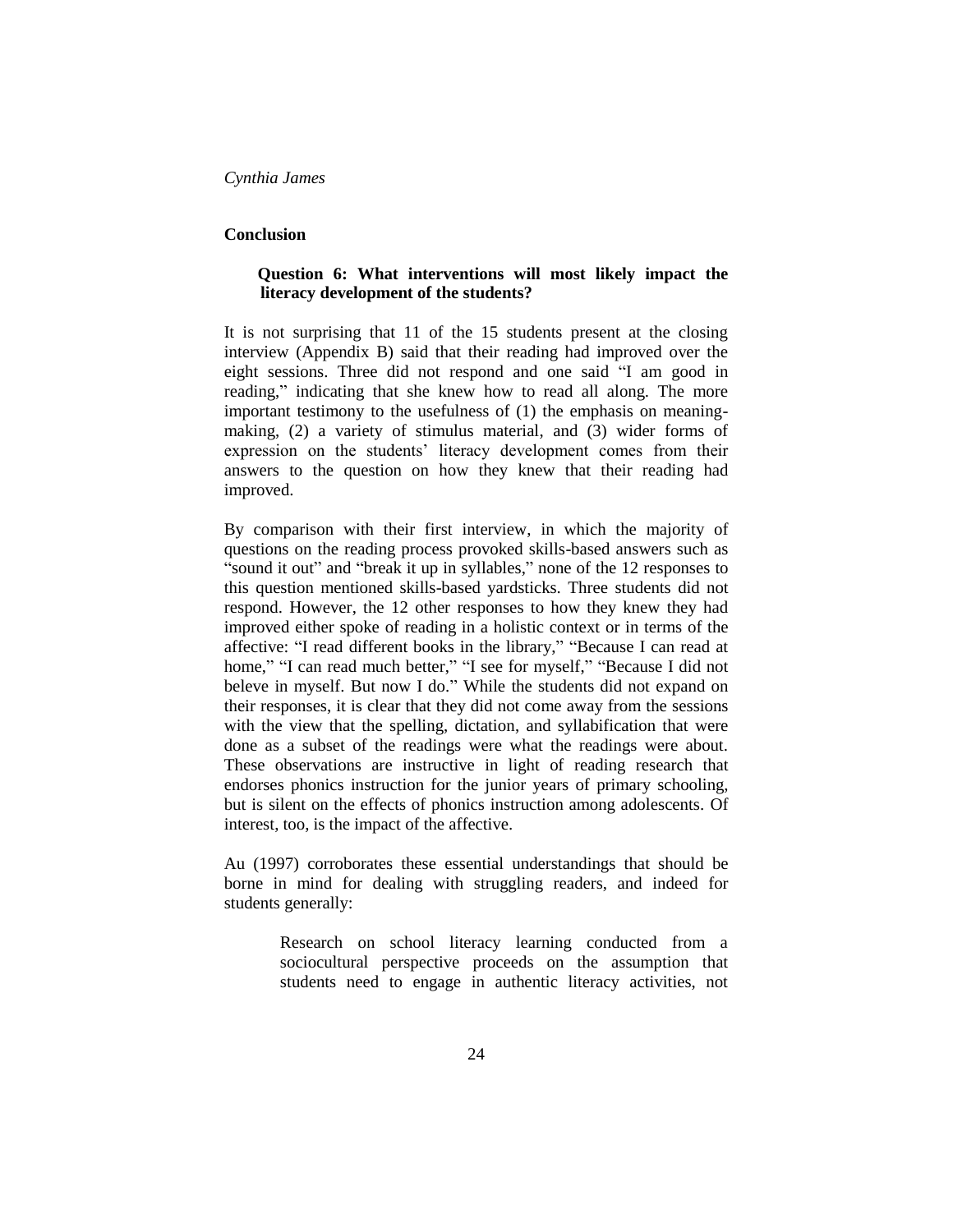activities contrived for practice. School literacy activities should involve the full process of reading and writing, not the practices of skills in isolation. (p. 183)

Au also refers to the work of Vygotsky; in particular, his concept of the zone of proximal development, which reflects on the dangers of "the use of fixed ability groups for reading instruction" (p. 183).

Students of Form 1-M are unlikely in the near future to have the technological tools to practise the full range of alternative literacy strategies required to fast-track their academic careers. However, respected reading research suggests that the concepts of reading under which they currently operate must be revamped appreciably to get them moving. For instance, Au also suggests a programme that concentrates less on reading aloud and more on comprehension, scaffolding discussion, discussion of unfamiliar vocabulary, meaning-making, and "literacy instruction organized in a manner responsive to and accepting of students' home culture and language" (pp. 188–189).

Needless to say, too, the student-teacher ratio needs to be lessened if students in Form 1-M are to be helped. McCormick (2003) cites in detail Eldridge's successful, three-year, intensive intervention, one-on-one for two hours a day, with "a reader, who previously had profound difficulties" (p. 424). Although a one-to-one ratio for Form 1-M may not be feasible because of cost, the teacher-student ratio will have to be reduced in order to achieve the best results.

In order to give greater prominence to an analysis of the students' difficulties, the wider politics of literacy has been marginalized in this exploratory paper; however, the impact of the politics of literacy on children's lives cannot be ignored. In this regard, advocacy for students, particularly at the stigmatized end of the secondary school system, is sorely needed. An ombudsperson is perhaps needed to intervene for those who have no voice and whose parents are unable to operate in their best interest, because they lack enough knowledge of the system to ask the right questions. The range of 0–30% encompasses a wide span of abilities. The experience with Form 1-M indicates that the literacy of children designated as "remedial" should be constantly reviewed in pullout programmes that operate on student need, in order to prevent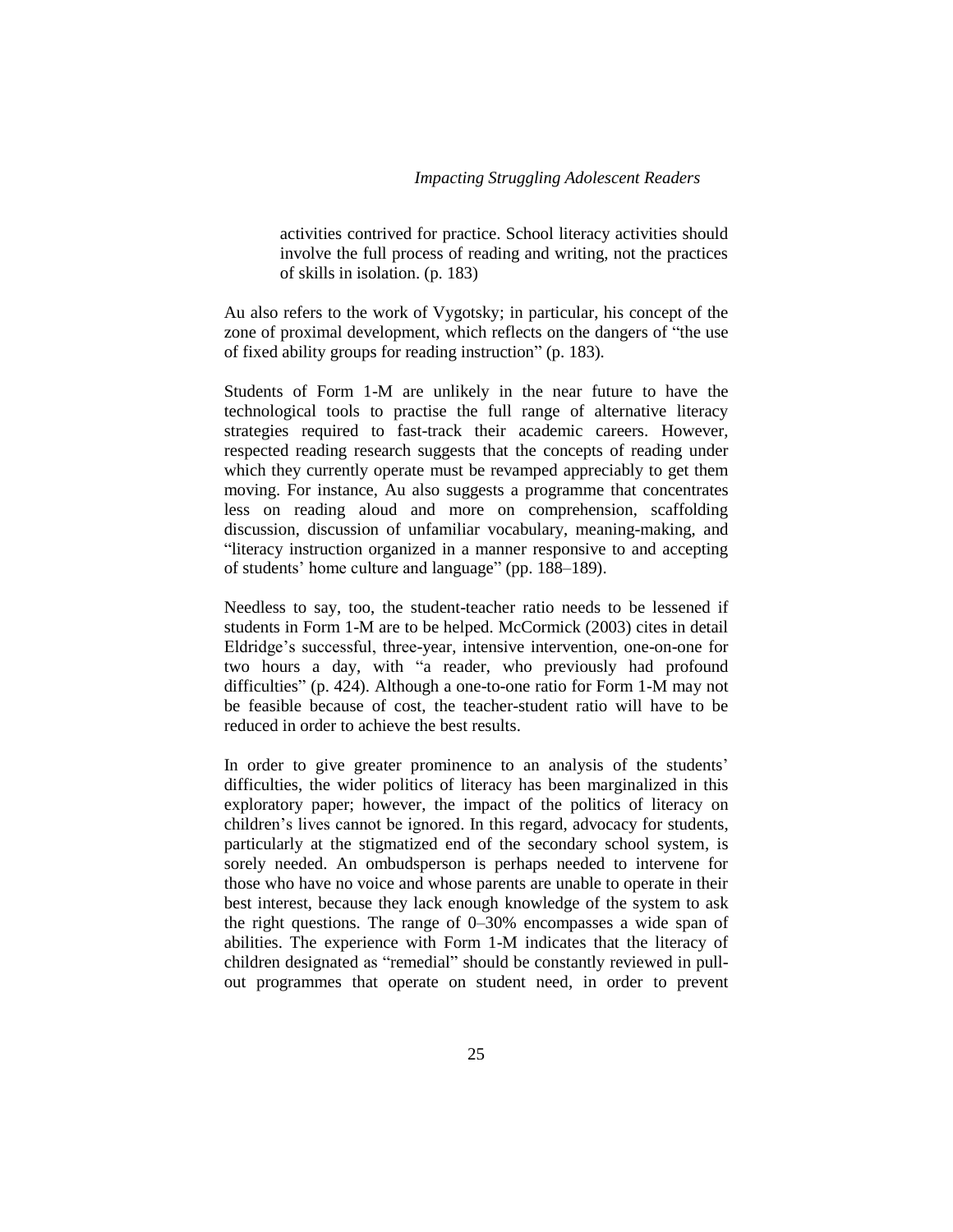demotivation, loss of self-esteem, and wastage of the crucial formative years of adolescence. It should not be left up to individual schools to set policy for the children designated as remedial. As well-intentioned as the efforts of these schools may be, strategies such as giving those who are weak in literacy and numeracy, English and Math to do all day are counter to education and human development.

Additionally, advocacy is imperative for this group because both public and private opinion within the teaching system in Trinidad and Tobago are split about whether students who have scored so low on primary school exit assessment should be "promoted" to secondary school. Keeping the students in a primary system that has failed them seems hardly the issue. A more relevant consideration seems to lie in an examination of the quality of teacher preparation for reading that occurs throughout the education system. Also, attention needs to be paid to sourcing neurolinguists, reading specialists, and speech pathologists. However, generations of students cannot be allowed to pass through the system, waiting for these personnel, before new conceptualizations can begin.

One of the more important points that this exploratory paper has brought out is that reading is a subset of wider literacy development practices, such as visual and aesthetic appreciation from a variety of sign systems. In this regard, low-end technology that is within the reach of Form 1-M, such as recording devices, needs to be exploited This needs to be said in a country where reading in an electronic age still means, by and large, reading from a paper book; where reading very often still means being changed to the next few sentences for homework; where reading is still conceived by many parents and teachers as they knew it in their childhood. It is now accepted that there are many ways to read. Schools must be compelled to open the wide doors of literacy to all.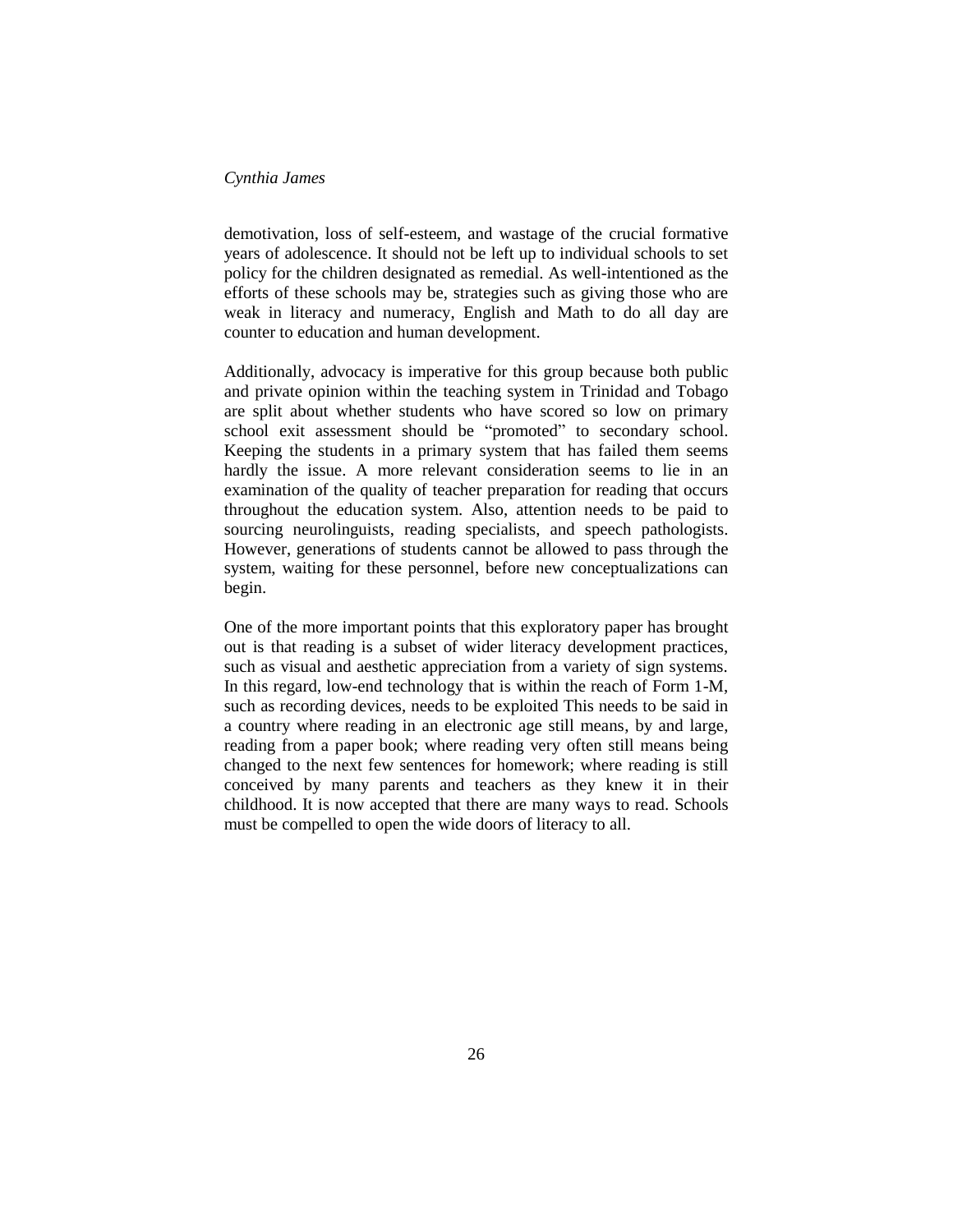### **Notes**

- 1. English or Language Arts in Form 1 Remedial classes at secondary schools is taught by teachers with some form of reading experience or training. The teachers are contracted by the Ministry of Education and are provided with teacher packages. Many of them are retired primary school teachers. The cadre is also composed of people who have had training in adult literacy teaching. Originally, Form 1 Remedial classes were called Form 1 Special (1S) and a draft syllabus was written for their use (Trinidad and Tobago. Ministry of Education, 2001). The summary of work for 1Rs is also included as the last section of the new Form 1 Secondary Education Modernization Programme (SEMP) syllabus. After this article was accepted for publication, the Minister of Education announced that students scoring 0–30% on the primary school exit exam would repeat the year at their respective elementary schools (Connelly, 2007). The teachers' union welcomed the move but expressed concern over the timing of the Minister's release, since some students who would have expected to move on to secondary school in the new academic year beginning September 2007 would not longer do so.
- 2. No real names are used in this study.
- 3. Informal interviews done between September to November 2005.
- 4. Later checks revealed that the students were put in Form 1.
- 5. The school library was not being used for its intended purpose during the period of the study. Special arrangements were made with the librarian for use of the facility by the researcher for the reading sessions.

#### **References**

- Alvermann, D. E. (2003). *Seeing themselves as capable and engaged readers: Adolescents and re/mediated instruction*. Naperville, IL: Learning Point Associates. Retrieved January 25, 2007, from http://www.learningpt.org/ pdfs/literacy/readers.pdf
- Au, K. H. (1997). A sociocultural model of reading instruction: The Kamehameha Elementary Education Program. In S. A. Stahl & D. A. Hayes (Eds.), *Instructional models in reading* (pp. 181–202). Mahwah, NJ: Lawrence Erlbaum Associates.
- Baumann, J. F., & Duffy-Hester, A. M. (2002). Making sense of classroom worlds: Methodology in teacher research. In M. Kamil, P. Mosenthal, D, Pearson, & R. Barr (Eds.), *Methods of literacy research* (pp. 1–22)*.*  Mahwah, NJ: Lawrence Erlbaum Associates.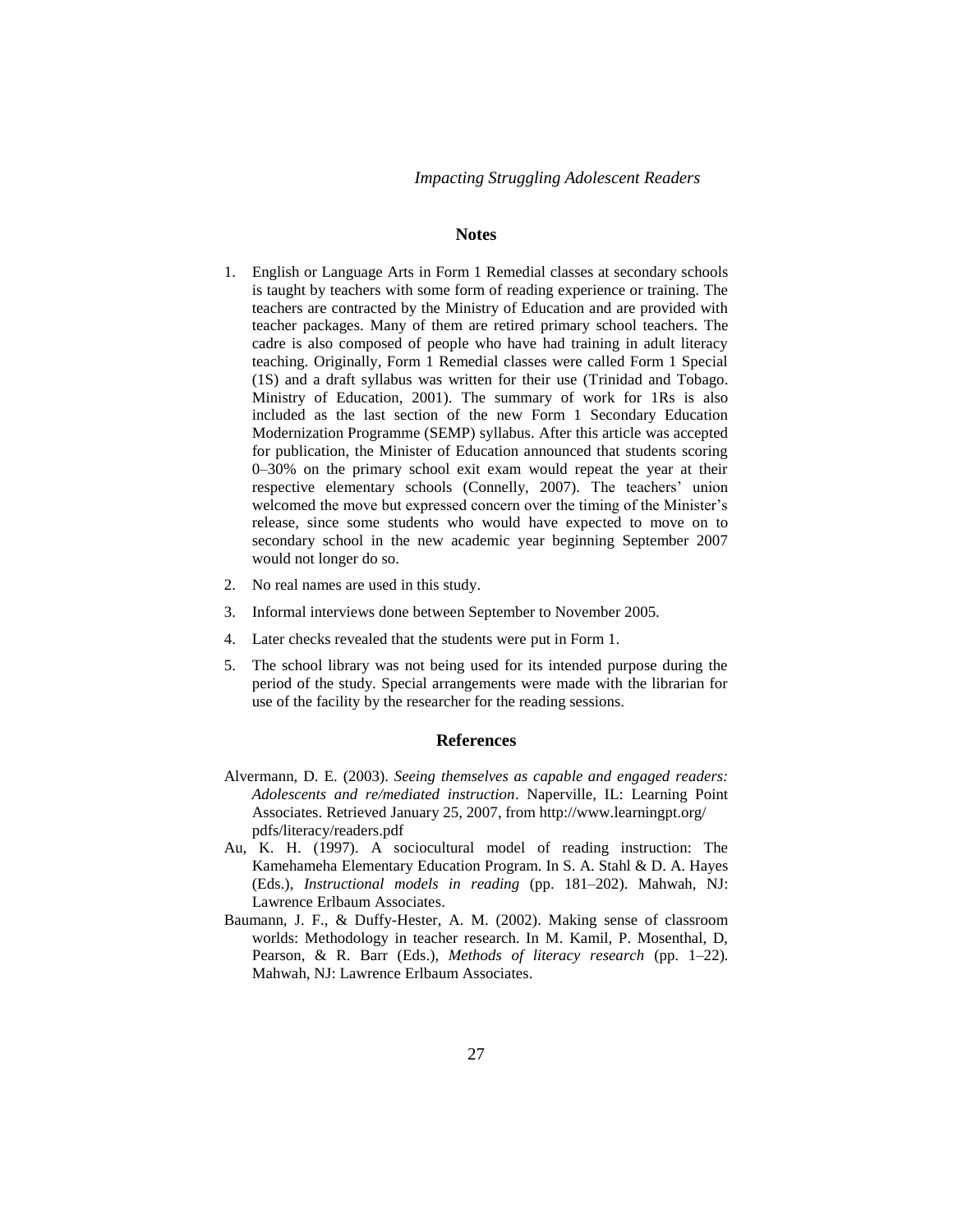- Berghoff, B., Egawa, K. A., Harste, J. C., & Hoonan, B. T. (2000). *Beyond reading and writing: Inquiry, curriculum, and multiple ways of knowing*. Urbana, IL: National Council of Teachers of English.
- Brice Heath, S. (1994). What no bedtime story means: Narrative skills at home and school. In J. Maybin (Ed.), *Language and literacy in social practice* (pp. 73–95). Milton Keynes, England: Multilingual Matters.
- Connelly, C. (2007, April 6). Poor SEA performers to repeat exam….*Trinidad Guardian*, p. 6.
- Dechant, E. (1991). *Understanding and teaching reading: An interactive model*. Hillsdale, NJ: Lawrence Erlbaum Associates.
- Ferguson-Briggs, G. (2002). *Gateway to reading*. Chaguanas, Trinidad: Caribbean Educational Publishers.
- Forde, A. N. (1980). Sunday with a difference. In R. Narinesingh & C. Narinesingh, *Sunshine and shadow: An anthology of short stories* (pp. 81– 85). London: Cassell.
- Gee, J. P. (2003). *What video games have to teach us about learning and literacy*. New York: Palgrave Macmillan.
- Goodman, K. (1996). *On reading*. Portsmouth, NH: Heinemann.
- Goodman, Y. M., & Marek, A. M. (Eds.). (1996). *Retrospective miscue analysis: Revaluing readers and reading*. Katonah, NY: Richard C. Owen.
- Goodman, Y. M., Watson, D. J., & Burke, C. L. (2005). *Reading miscue*  inventory: From evaluation to instruction (2<sup>nd</sup> ed.). Katonah, NY: Richard C. Owen
- Kamil, M. L., Mosenthal, P. B., Pearson. P. D., & Barr, R. (Eds.). (2002). *Methods of literacy research.* Mahwah, NJ: Lawrence Erlbaum Associates.
- Marek, A. M., & Goodman, Y. M. (1996). Understanding the reading process.. In Y. M. Goodman and A. M. Marek (Eds.), *Retrospective miscue analysis: Revaluing readers and reading* (pp. 21–38). Katonah, NY: Richard C. Owen.
- McCormick, S. (2003). *Instructing students who have literacy problems* (4<sup>th</sup> ed.). Upper Saddle River, NJ: Pearson Education.
- Mohammed, S. (2005, October 27). 3 teens steal vault with gun, ammo. *Newsday*, p. 3.
- Narinesingh, R., & Narinesingh, C. (1980). *Sunshine and shadow: An anthology of short stories*. London: Cassell.
- Piper, T. (2003). *Language and learning: The home and school years* (3<sup>rd</sup> ed.). Upper Saddle River, NJ: Pearson Education.
- Purcell-Gates, V. (2002). " . . . As soon as she opened her mouth!": Issues of language, literacy, and power. In L. Delpit & J. Dowdy (Eds.), *The skin that we speak: Thoughts on language and culture in the classroom* (pp. 121– 141). New York: New Press,.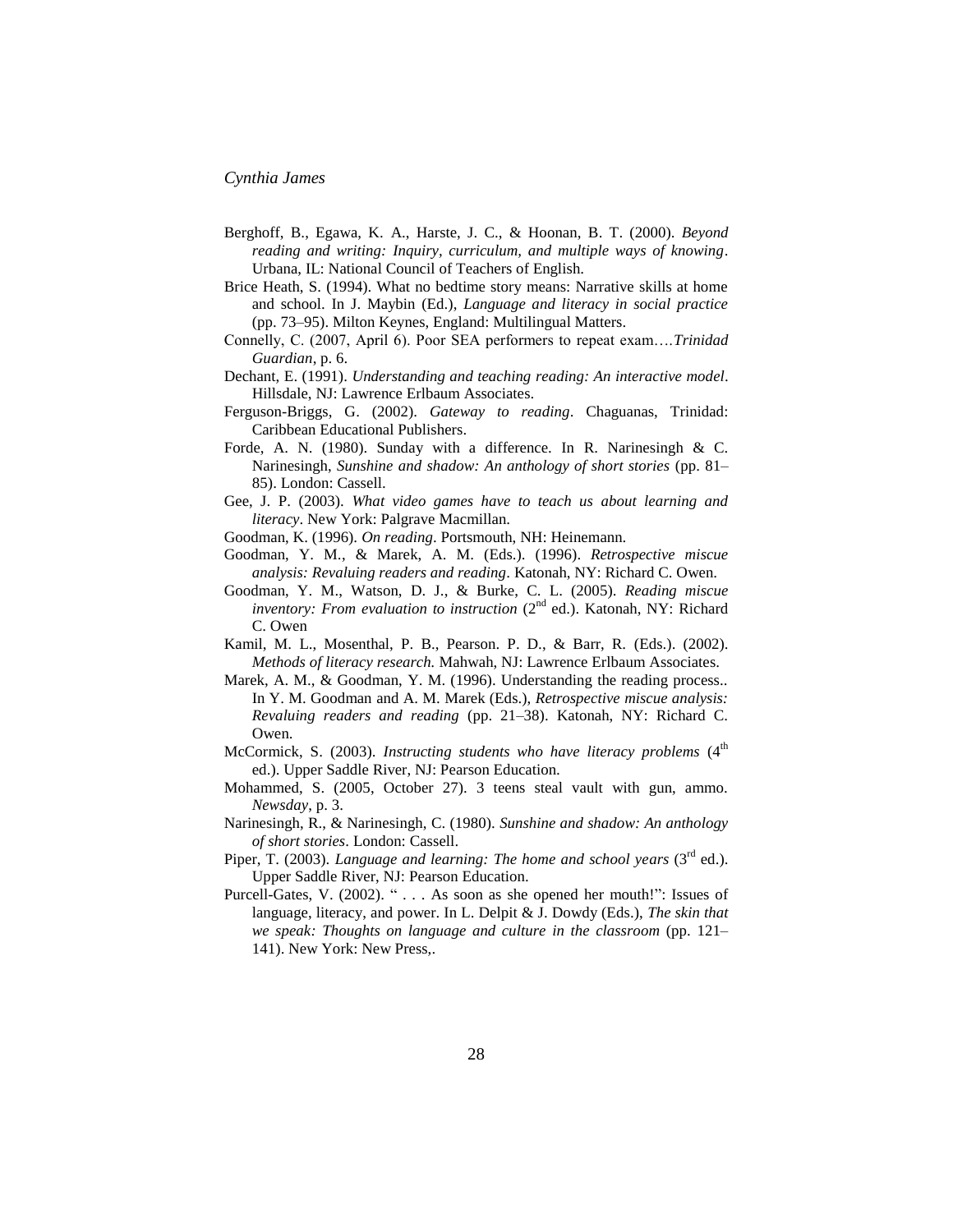- Siegel, M., & Fernandez, S. F. (2002). Critical approaches. In M. L. Kamil, P. B. Mosenthal, P. D. Pearson, & R. Barr (Eds.), *Methods of literacy research* (pp. 65–76)*.* Mahwah, NJ: Lawrence Erlbaum Associates.
- Stahl, S. A. (1997). Instructional models in reading: An introduction. In S. A. Stahl & D. A. Hayes (Eds.), *Instructional models in reading* (pp. 1–29). Mahwah, NJ: Lawrence Erlbaum Associates.
- Trinidad and Tobago. Ministry of Education. (2000). Secondary Education Modernization Programme (*SEMP) draft secondary school curriculum - Form One: Language arts*. Port of Spain: Author.
- Trinidad and Tobago. Ministry of Education. (2001). *Draft operational framework and guidelines for teachers working with students in Form 1 Special*. Port of Spain: Author..
- Wheeler, R. S., & Swords, R. (2004). Codeswitching: Tools of language and culture transform the dialectally diverse classroom. *Language Arts (81)*6, 470–480.